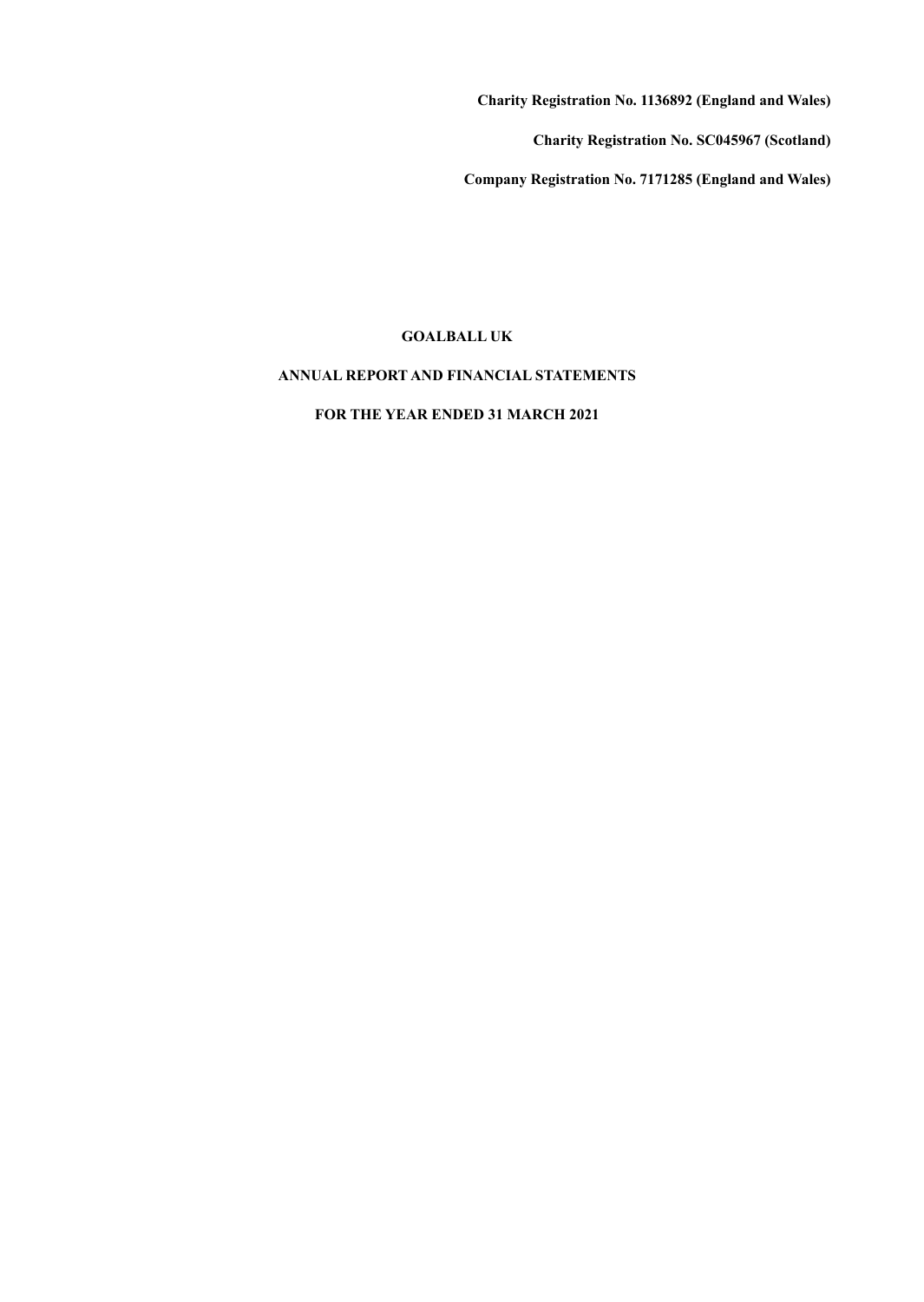# **LEGALAND ADMINISTRATIVE INFORMATION**

| <b>Trustees</b>                    | J Grosvenor (Chair)<br>A Burchell<br>G Clancey (Senior Independent Director)<br>K Coghlan<br>P Elliott<br>D Lewis-Smith<br>P Reid<br>R Singh<br>M Winder | (Appointed 17 November 2020)<br>(Appointed 17 November 2020) |
|------------------------------------|----------------------------------------------------------------------------------------------------------------------------------------------------------|--------------------------------------------------------------|
| Secretary                          | M Martin                                                                                                                                                 |                                                              |
| Charity number (England and Wales) | 1136892                                                                                                                                                  |                                                              |
| Charity number (Scotland)          | SC045967                                                                                                                                                 |                                                              |
| <b>Company number</b>              | 7171285                                                                                                                                                  |                                                              |
| <b>Registered office</b>           | 3rd Floor<br>Chancery House<br>St Nicholas Way<br>Sutton<br>Surrey<br><b>SM1 1JB</b>                                                                     |                                                              |
| <b>Auditor</b>                     | Clarkson Hyde LLP<br>3rd Floor<br>Chancery House<br>St Nicholas Way<br>Sutton<br>Surrey<br><b>SM1 1JB</b>                                                |                                                              |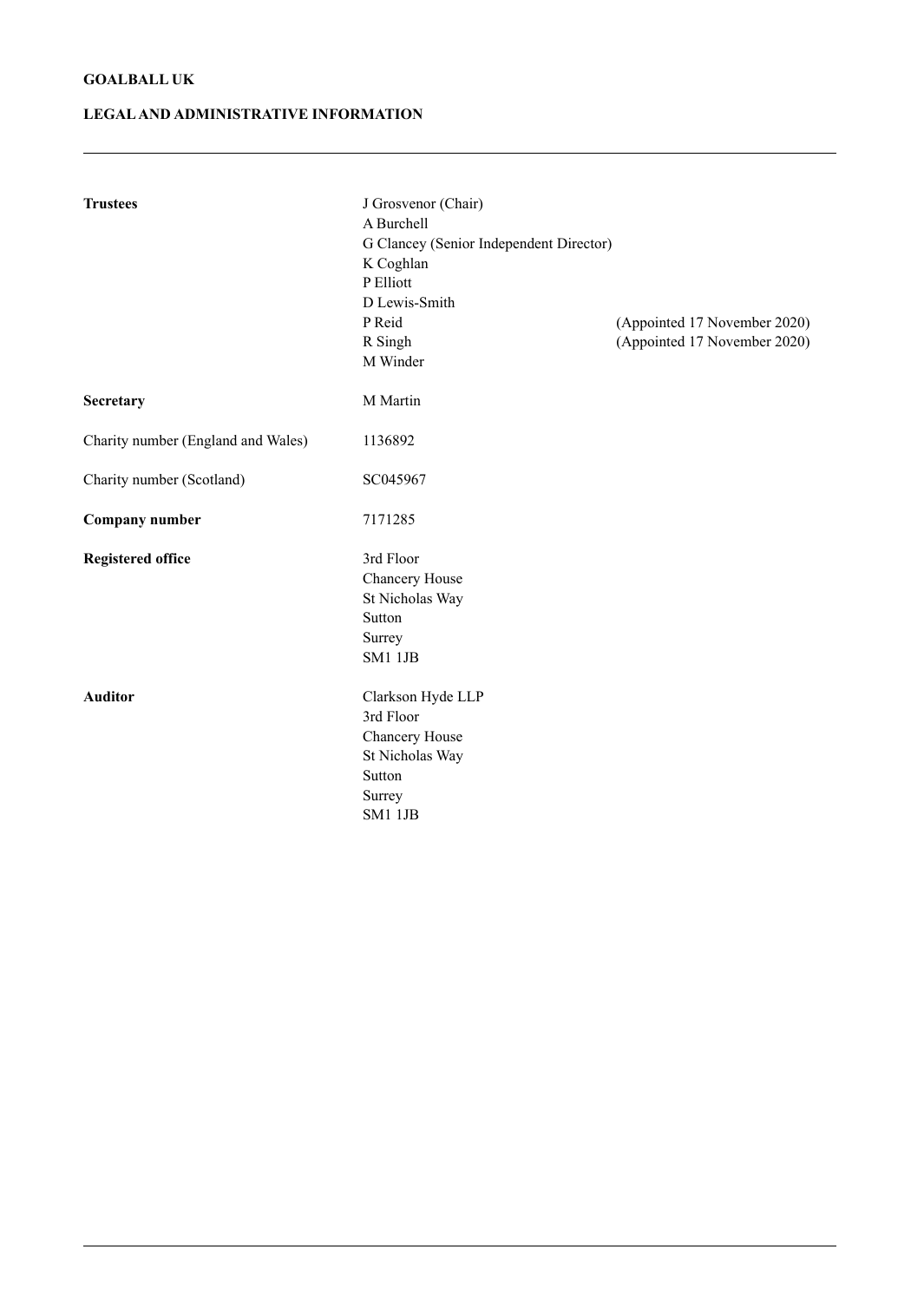# **CONTENTS**

|                                         | Page      |
|-----------------------------------------|-----------|
| Trustees' report                        | $1 - 6$   |
| Statement of trustees' responsibilities | $\tau$    |
| Independent auditor's report            | $8 - 9$   |
| Statement of financial activities       | $10\,$    |
| <b>Balance</b> sheet                    | $11\,$    |
| Notes to the financial statements       | $12 - 19$ |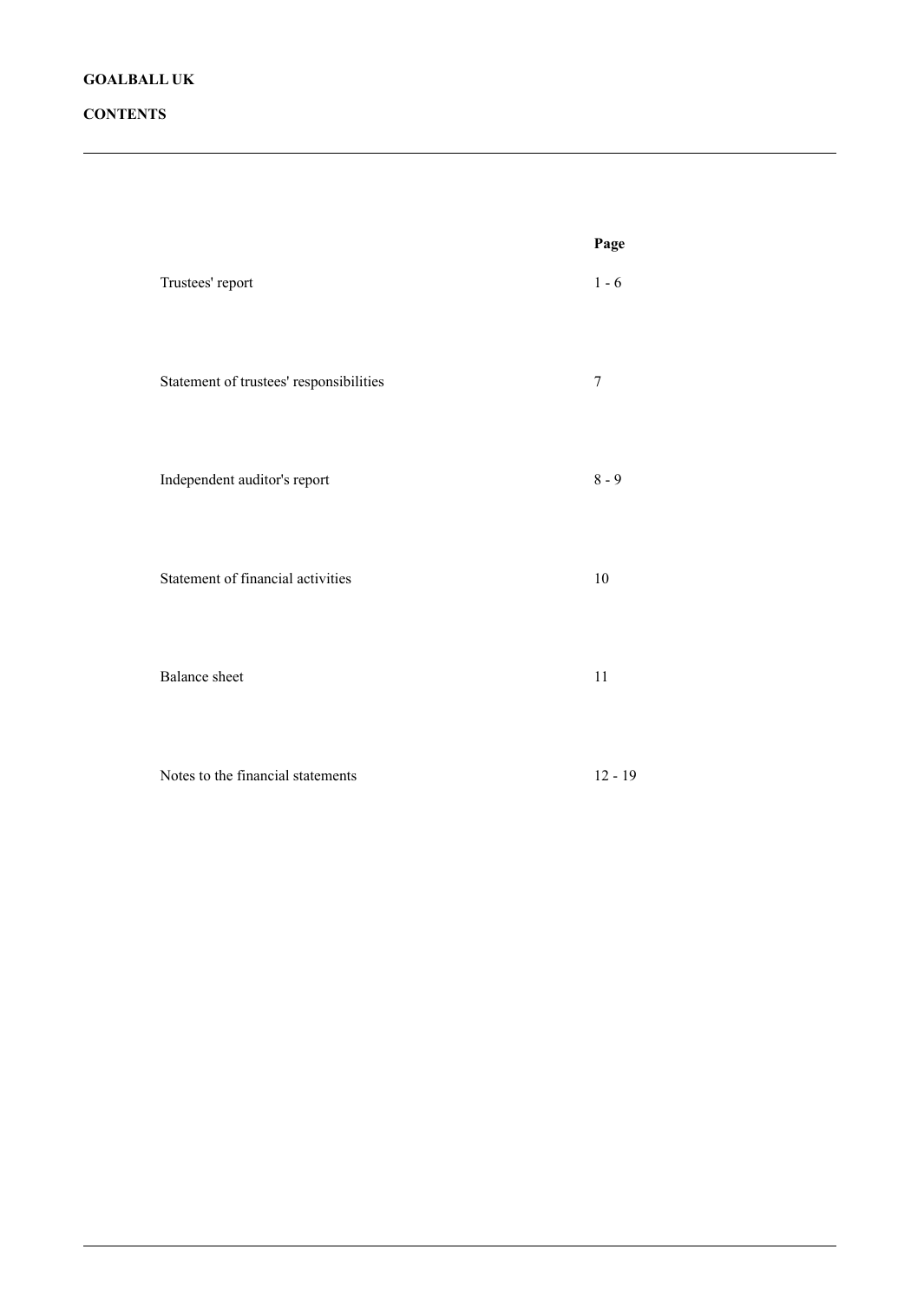# **TRUSTEES' REPORT (INCLUDING DIRECTORS' REPORT)**

# **FOR THE YEAR ENDED 31 MARCH 2021**

The Trustees present their report and financial statements for the year ended 31 March 2021.

The accounts have been prepared in accordance with the accounting policies set out in note 1 to the accounts and comply with the Charity's Memorandum and Articles of Association, the Companies Act 2006 and the Statement of Recommended Practice, "Accounting and Reporting by Charities", issued in March 2005.

#### **Chair's Review**

On behalf of the Board of Directors it gives me great pleasure to present our Annual Report for 2020/21. This was a year when all our lives were impacted by COVID-19 and I will talk more about this later. However, as I write we are optimistic that restrictions will be lifted and we can get back to competitive goalball in 2021/22.

Goalball U.K.'s mission is to be world leading in promoting and providing sporting opportunities for blind and partially sighted people and to make goalball a universally recognised sport in the U.K.

We are driven to transform people's lives through our sport by:

- Building inclusive partnerships
- Creating safe, exciting opportunities
- Empowering through ownership
- Connecting the Goalball family
- Creating positive communities

As an organisation, we are committed to serve our players with passion, act with integrity and to be responsive to our stakeholders. Our pride in working at Goalball U.K. must be reflected in our drive for success at all levels.

2020/21 was the year of the COVID-19 pandemic and I have to say that it has brought out the best in the Goalball U.K. family and in particular I would like to thank Mark Winder for his leadership of Goalball U.K. in a very challenging period.

There were three main priorities identified in April 2020.

- Ensure our people remain safe and well.
- Ensure our people are given the opportunity to be active.
- To endeavour for the Goalball family to re-emerge from the pandemic ready to play goalball again.

This manifested in activities such as:

- An online 'Positivity Programme' throughout the year to support physical and mental health.
- 'Work-Out Wednesdays' a series of online fitness classes for our members to participate in. We are grateful to supporters such as the Thomas Pocklington Trust and BBC Children in Need who have helped us to deliver these programmes.
- Individual calls for members who we felt may need support in dealing with the restrictive nature of the lockdown rules.
- Several quizzes for our people to allow social scenarios.
- The majority of staff also took part in Mental Health First Aid training in order to equip us as a team.

Like all partners of Sport England, we were fortunate to be afforded more freedom with our grant. This ensured all staff remained in employment throughout the year and has allowed us to develop several improvements in 2021/22. For example, an online 'Table Officials Course' to prepare volunteers prior to attending their first session.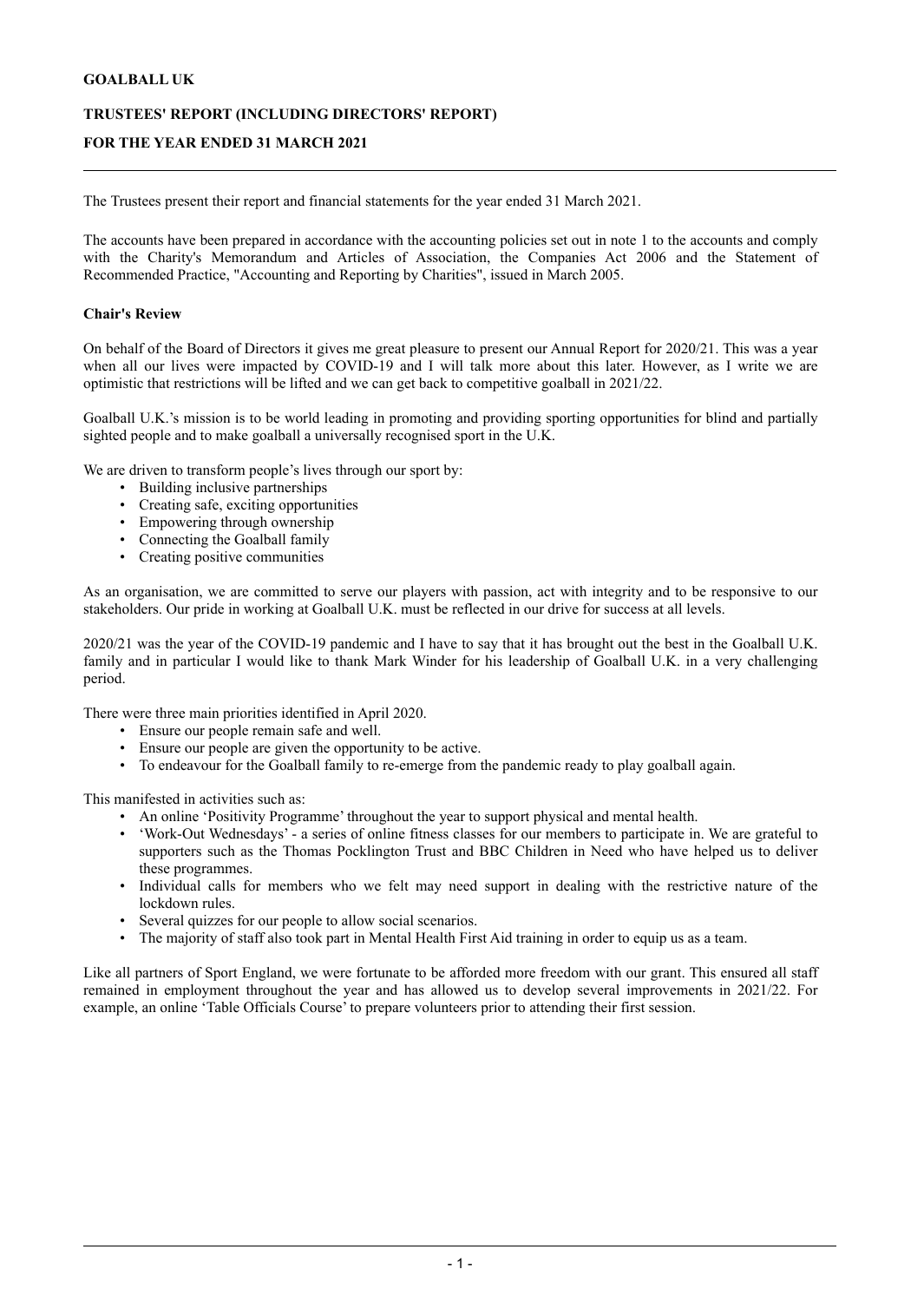# **TRUSTEES' REPORT (INCLUDING DIRECTORS' REPORT) (CONTINUED)**

# **FOR THE YEAR ENDED 31 MARCH 2021**

Throughout the year we worked with Sport England to establish priorities for 2021/22. These have been agreed as:

- a. Support our clubs to recover from the impact and disruption of COVID-19 and continue to deliver and support a wide range of high-quality, safe playing opportunities for children, young people and adults with a visual impairment. We are committed to supporting and boosting the numbers of players, coaches, officials and volunteers, including continuing to target underrepresented groups and tackling inequality.
- b. Continue to provide players, coaches, officials and volunteers with safe, accessible, tangible pathways allowing them to develop their talent within the present restrictions.
- c. Continue to increase the awareness of goalball and Goalball U.K. across England and the United Kingdom.
- d. Continue our improvement journey towards being a high performing and well-governed National Governing Body, which is best in class with regards to its resources.
- e. Continue to increase the resources available to support the growth and sustainability of the sport and the National Governing Body.
- f. Ensure our alignment with, and play a full part in, supporting the delivery of the new Sport England Strategy, including continuing our focus on tackling inequality

This has led to Sport England providing rollover funding for an additional year, as we work with them to establish longer term priorities.

All staff have undertaken significant equality diversity and inclusion training as we continue to develop our understanding and ensure our sport is accessible to as many people as possible.

We continue to develop our safeguarding work and pleasing progress has been made in relation to our policies and procedures. We also provided several online courses for clubs ensuring they are better placed in this area.

We are particularly proud of our 'Find The Next' programme which is providing opportunities for children and young people, as well as coaches who wish to develop. These sessions have initially been online, however we hope to be able to deliver them face to face imminently. We have maintained some of the funding in order to maximise these opportunities.

During the year we have also developed a 'Young Person's Reference Group' in order to hear the voices of our younger members, I have attended a session of this group and I was very impressed with their enthusiasm and bright ideas. We hope this group will develop and evolve and I have no doubt will have a significant influence in shaping the direction of Goalball U.K.

We have also supported our clubs in different ways. For example, when possible, we supported clubs to deliver sessions. However, alongside this we delivered an online Conference in Autumn 2020 and have supported several clubs in developing their policies and structures.

In early 2021 we ended our 10-year anniversary celebrations with a piece of research which demonstrated a £4 social return of investment for every £1 spent. This was accompanied by a series of case studies which demonstrated the value of our sport to individuals, families and clubs. This was also chosen as the best time to launch our Patron and Ambassador programme. Whilst this has not yet fully come to fruition due to the restrictions, we hope to reengage with this talented group in 2021/2022.

For safety reasons, we decided to pause our Talent Programmes in 2021. We focused our attention on the previously mentioned 'Find The Next programme' in order to provide opportunities to younger people on the pathway. Some older 'talent' athletes attended Great Britain training to develop.

Throughout 2020/21 our Great Britain teams were provided opportunities to train and compete, the men's team being beneficiaries of U.K. Sport Continuity Fund to help them prepare for the European B Competition in Finland. We are very grateful for their support. Without it the team would not have been able to prepare.

The women's team just missed out on qualification for Tokyo but they continue to train and are preparing for the European A Competition in the autumn of 2021.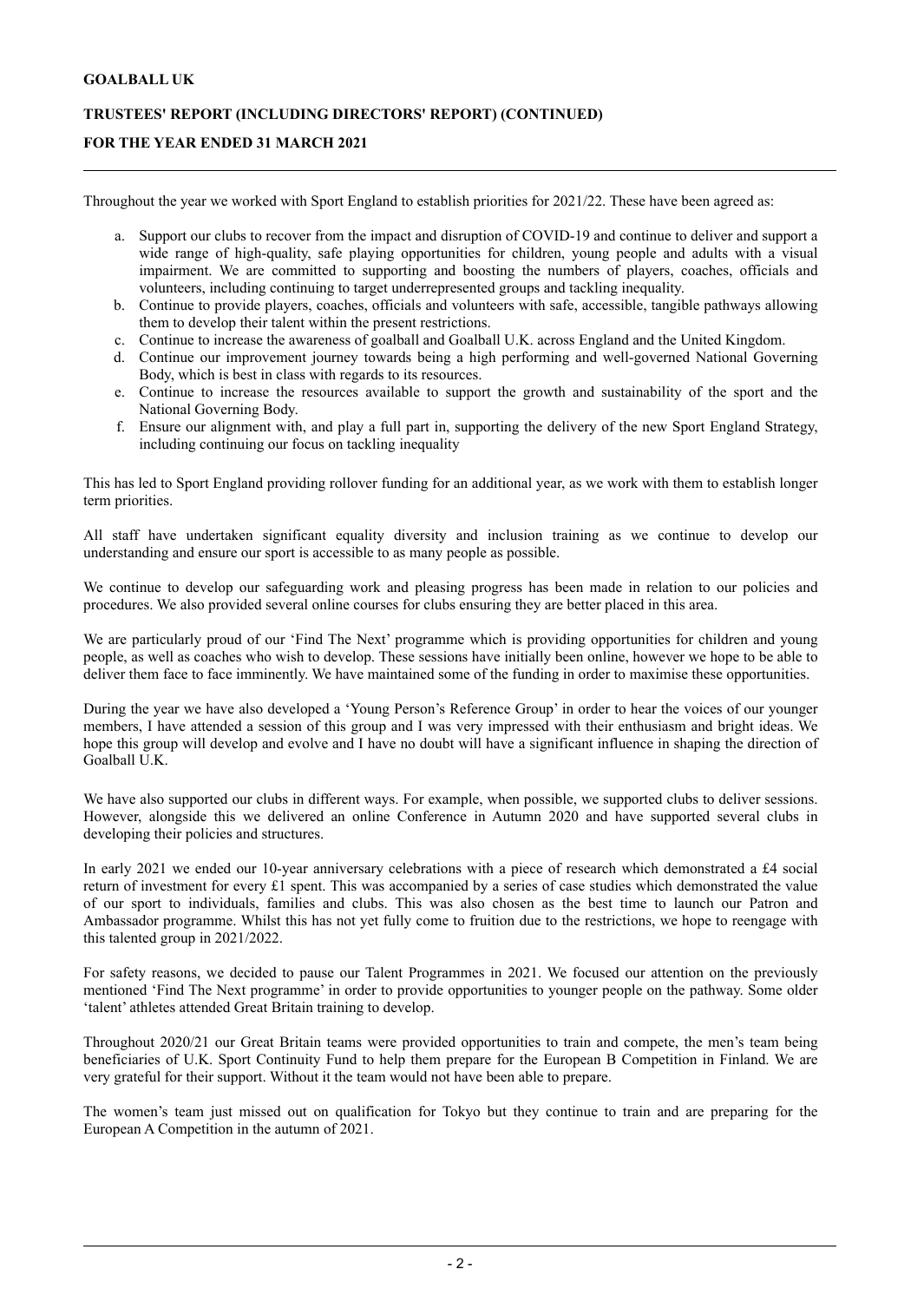# **TRUSTEES' REPORT (INCLUDING DIRECTORS' REPORT) (CONTINUED)**

# **FOR THE YEAR ENDED 31 MARCH 2021**

U.K. Sport chose not to fund our high-performance athletes on a world class or progression programme, but I am delighted to say that they have, from their Teams' Fund, given us a grant of £287,000 to support our international programme through the Paris Cycle in 2024. This will allow us to provide consistent opportunities for the teams. We are aware we need to generate additional funds. However, this core funding will provide assurance to all that we can prepare and attend Paris qualifying events.

We were excited to hear the news Birmingham will host the IBSA World Games in 2023, British Blind Sport being successful in their bid to do so. This is incredibly positive news for the whole sector. However, goalball is one of the key events as it provides qualification opportunities for Paris 2024. Our inclusion, alongside judo, meant that the games are being supported by U.K. Sport.

We are also thankful of the Worshipful Company of Spectacle Makers who allowed us to keep our grant to continue to develop goalball in London. We hope to be able to continue the momentum in 2021/2022.

I am delighted that we were able to recruit two new directors during the year. Ranjit Singh and Paul Reid joined us with a wealth of experience in business and talent/high performance team sport respectively. It has not been easy for them as all the meetings etc they have attended have been virtual and they have not been able to meet the goalball family and to get to playing sessions. I believe we have a committed and talented board who have been very supportive during a very difficult year, they are all volunteers and Goalball U.K. benefits from their time and expertise.

I have already mentioned Mark Winder, our CEO, and I would like to praise him and all his Goalball U.K. team for steering Goalball U.K. through the last year and, as you can tell from above, they have been focused on looking ahead and getting ready for us all to play goalball again.

Finally, I would like to add my thanks to the entire Goalball family for your positive, supportive attitude throughout an incredibly challenging year. I am highly optimistic that we can re-establish our sport in a safe, measured way in 2021/22 and I look forward to seeing all the Goalball family on the court in the near future.

John Grosvenor Chair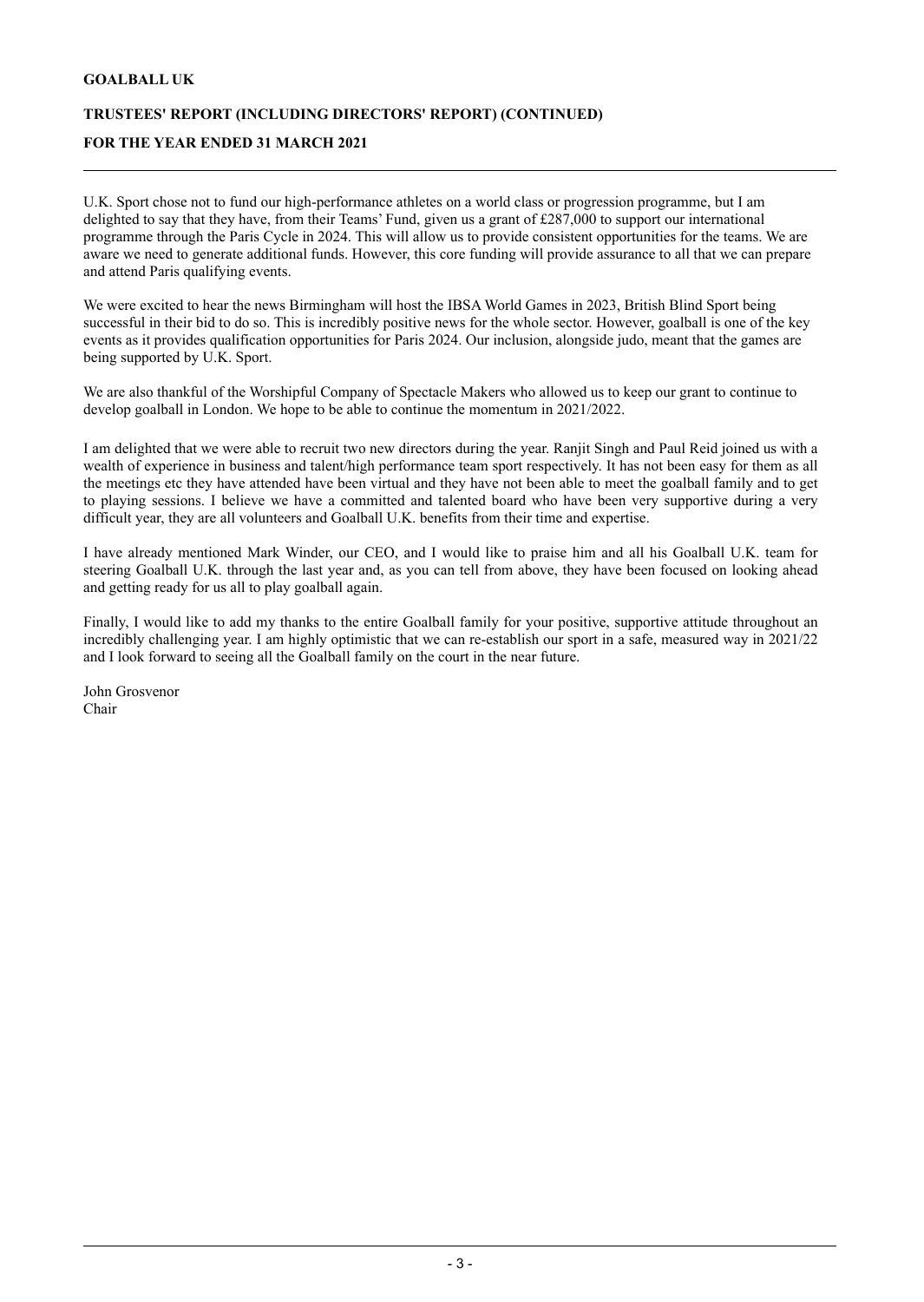# **TRUSTEES' REPORT (INCLUDING DIRECTORS' REPORT) (CONTINUED) FOR THE YEAR ENDED 31 MARCH 2021**

#### **Staff and volunteers**

The sport is highly dependent upon the large numbers of volunteers who help with every area of the sport while Goalball U.K. is fortunate to employ exceptional, committed coaching, administrative and development staff. The directors express their thanks to all volunteers and employees for their hard work and dedication during this unprecedented past year.

#### **Financial review**

Goalball U.K. continues to account separately for three distinct operational strands – Grass Roots, women's High Performance and men's High Performance. The Grass Roots operation is shown as unrestricted funds and is funded principally by Sport England. The High Performance programmes are shown as restricted funds. The women's High Performance fund received no significant additional support during the financial year. However, the men's High Performance fund was the beneficiary of a grant from U.K. Sport during the year.

The financial year was the fourth year of the 2017-21 Sport England funding cycle. Because of the operational difficulties caused by the Coronavirus pandemic, to offer some financial stability Sport England announced during the year that its financial award in the 2020-1 year would be replicated in the subsequent year.

The women's High Performance fund went into the year with a surplus of £40,402 based on the award it had received from U.K. Sport in the previous financial year. With limited training and competitive opportunities as a result of the pandemic, it was a year of modest financial activity. Expenditure was just 11% of the previous year. There was no significant additional income and the fund returned a deficit of £14,531 during the year.

The Grass Roots funds were able to use the restrictions of the pandemic to build up a level of reserves which will protect the organisation against future financial uncertainties. A surplus on the fund of £109,483 was returned during the year. Despite the impact of a reduction in public donations and corporate support as a result of restrictions in public exposure, income during the year rose by 9.8% to £586,048. This growth was attributable to an increase in grants received. Meanwhile, expenditure fell by 10.7%, mainly as a result of an inability to deliver charitable programmes because of the pandemic.

The men's High Performance fund returned a surplus in the year of £15,515. The fund was the beneficiary of a grant from U.K. Sport's Continuity Fund, designed to help NGBs which have been financially impacted by COVID-19. Expenditure almost doubled as the team had a competitive championships to prepare for at the end of the financial year.

It is the policy of the charity that unrestricted funds which have not been designated for a specific use should ideally be maintained at a level equivalent to between three and six month's non-project expenditure. The Trustees consider that reserves at this level will ensure that, in the event of a significant drop in funding, they will be able to continue the charity's current activities while consideration is given to ways in which additional funds may be raised.

The Trustees have a duty to identify and review the risks to which the charitable company is exposed and to ensure appropriate controls are in place to provide reasonable assurance against known risks. The Trustees have assessed the major risks to which the charitable company is exposed, in particular those related to the operations and finances of the charity.

Robust corporate governance is another critical area of risk management. Sport England and U.K. Sport demand that we continuously undertake a very rigorous self-assurance process to ensure we maintain good governance across the whole organisation and are in line where realistically possible with best practice.

Significant external risks to funding present the greatest threat to the charity's future. The Board maintains close links with Sport England and U.K. Sport to ensure it has a positive and supportive relationship with them. In parallel, numerous fund raising initiatives have been undertaken and donations sought to diversify the charity's sources of income.

The Trustees have instigated insurance policies with Hiscox Insurance.

The Trustees are satisfied that systems are in place to mitigate our exposure to the major risks.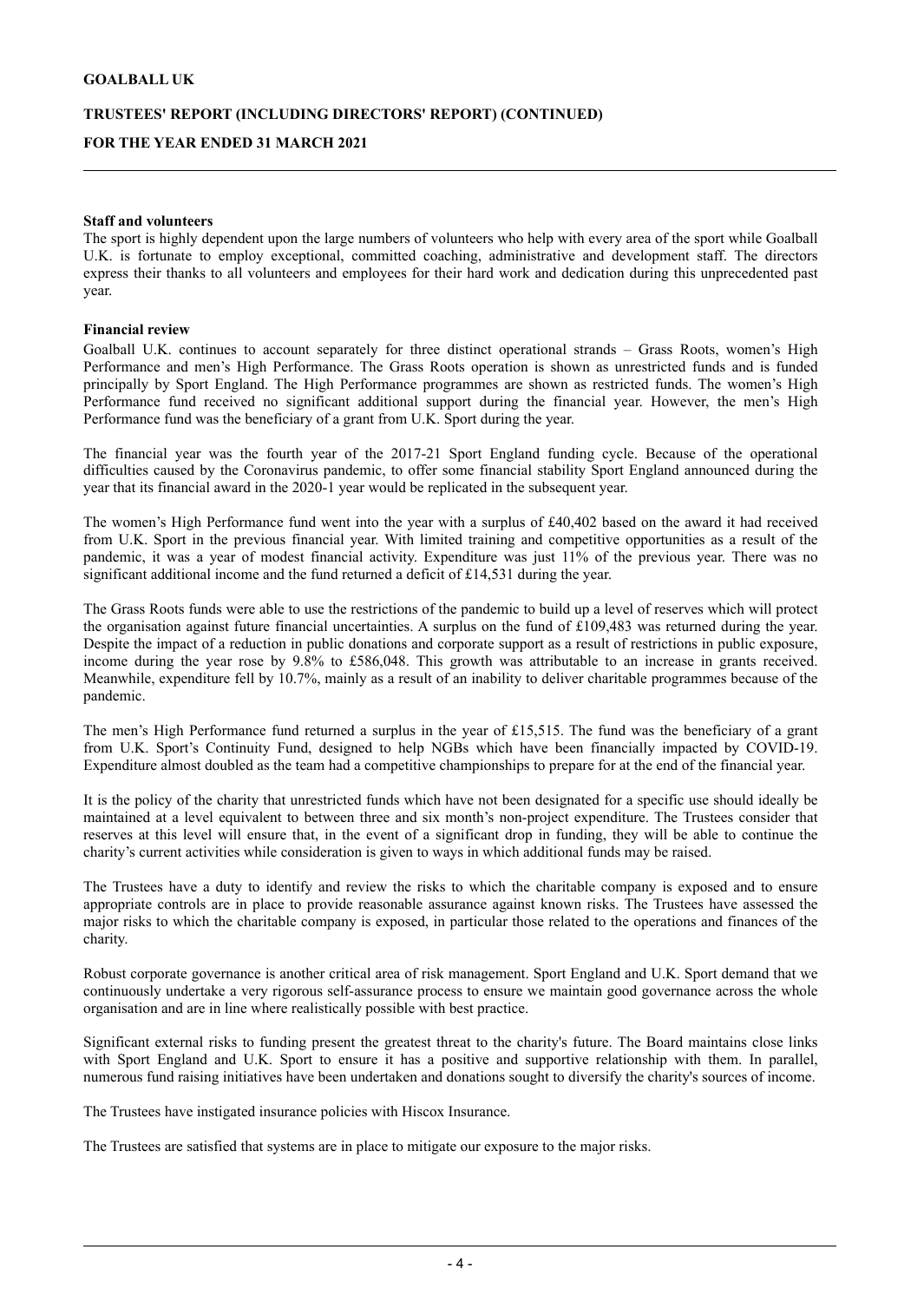# **TRUSTEES' REPORT (INCLUDING DIRECTORS' REPORT) (CONTINUED) FOR THE YEAR ENDED 31 MARCH 2021**

#### **Structure, governance and management**

Goalball U.K. is an independent charity and company limited by guarantee.

The Trustees, who are also the directors for the purpose of company law, and who served during the year and up to the date of signature of the financial statements were: J Grosvenor (Chair) A Burchell G Clancey (Senior Independent Director) K Coghlan P Elliott D Lewis-Smith<br>M Martin M Martin (Term expired 17 November 2020)<br>
P Reid (Appointed 17 November 2020) P Reid (Appointed 17 November 2020)  $(Appointed 17 November 2020)$ M Winder

None of the Trustees has any beneficial interest in the company. All of the Trustees are members of the company and guarantee to contribute £1 in the event of a winding up.

The charity's current policy concerning the payment of trade creditors is to follow the CBI's Prompt Payers Code (copies are available from the CBI, Centre Point, 103 New Oxford Street, London WC1A 1DU).

The charity's current policy concerning the payment of trade creditors is to:

- settle the terms of payment with suppliers when agreeing the terms of each transaction;
- ensure that suppliers are made aware of the terms of payment by inclusion of the relevant terms in contracts; and
- pay in accordance with the charity's contractual and other legal obligations.

The members of the Board are the directors of Goalball U.K. and have the powers and responsibilities of the strategic management of the business of the organisation. The Board comprises:

- The Chair (Non-Executive)
- Senior Independent Director (Non-Executive);
- Chief Executive Officer;
- Six Independent Directors (Non-Executive)

With the exception of the Chief Executive Officer, the Board is comprised of non-executive directors. The day to day running of the organisation is delegated to the Chief Executive Officer.

The Board has appointed four Committees to support its work: a Competition and Club Committee, a Performance and Talent Committee, a Risk Group and a Finance and Operations Group. Following a review of our governance, the Audit and Risk Committee was separated into two groups this year.

The Club and Competition Committee's purpose is to coordinate the development of the domestic competition and support clubs. The Finance and Operations Group's purpose is to ensure that Goalball U.K.'s financial reporting is appropriate. The Risk Group ensures risk management procedures are comprehensive and pertinent. The Performance and Talent Committee's purpose is to support coaches and staff, with the input of athletes, in developing a strong talent and performance pathway and programmes.

All Board members have a responsibility to act honestly, exercise reasonable care and skill in discharging their responsibilities and to fully understand their fiduciary duties in their capacity as directors of the charity.

We have referred, and complied where relevant, to the guidance contained in the Charity Commission's general guidance on public benefit when reviewing our purposes and objectives and in planning our future activities. In particular, the trustees consider how planned activities will contribute to the purpose and objectives they have set.

Related party transactions consist of a director receiving consultancy fees through directorships of other companies as follows: M Martin £8,330 (2020: £13,830)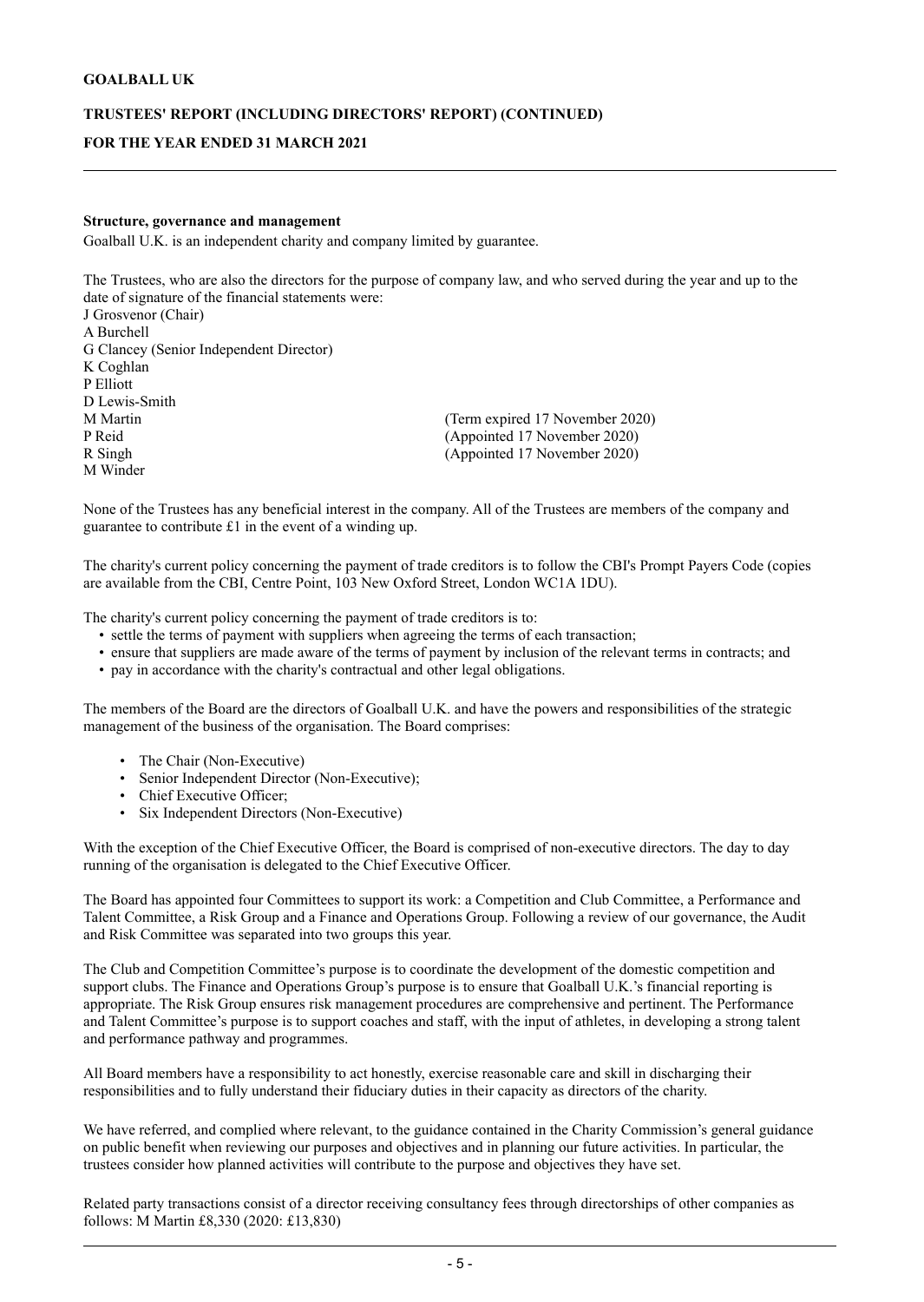# **TRUSTEES' REPORT (INCLUDING DIRECTORS' REPORT) (CONTINUED) FOR THE YEAR ENDED 31 MARCH 2021**

#### **Employee involvement**

Applications for employment by disabled persons are always fully considered, bearing in mind the aptitudes of the applicant concerned. In the event of members of staff becoming disabled, every effort is made to ensure that their employment within the charity continues and that the appropriate training is arranged. It is the policy of the charity that the training, career development and promotion of disabled persons should, as far as possible, be identical to that of other employees.

### **Disabled persons**

The charity's policy is to consult and discuss with employees, through unions, staff councils and at meetings, matters likely to affect employees' interests.

Information of matters of concern to employees is given through information bulletins and reports which seek to achieve a common awareness on the part of all employees of the financial and economic factors affecting the charity's performance.

#### **Auditor**

In accordance with the company's articles, a resolution proposing that Clarkson Hyde LLP be reappointed as auditor of the company will be put at a General Meeting.

The Trustees' report was approved by the Board of Trustees.

**M Winder**  Trustee/Director Dated: 22 July 2021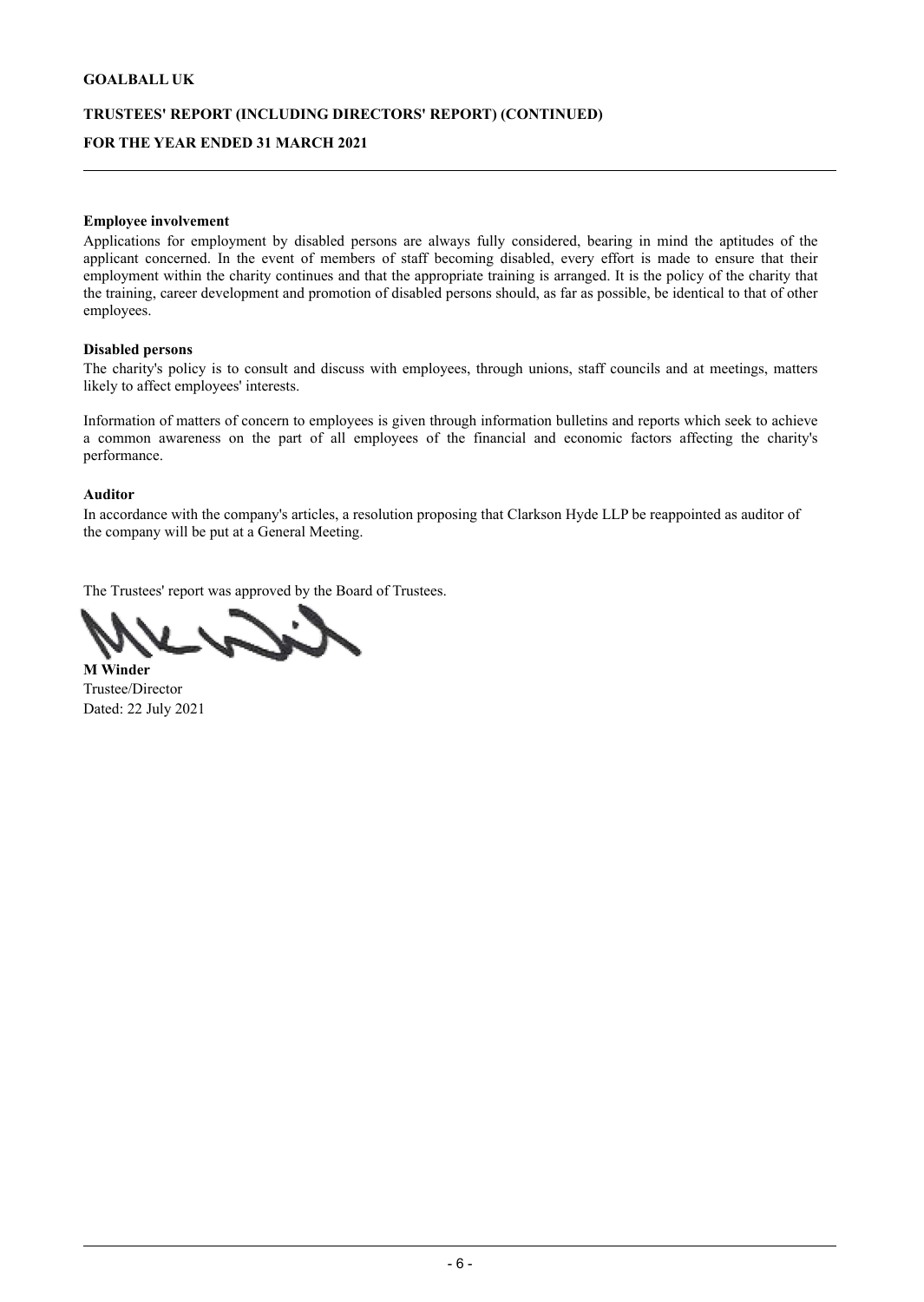# **STATEMENT OF TRUSTEES' RESPONSIBILITIES**

# **FOR THE YEAR ENDED 31 MARCH 2021**

The Trustees, who are also the directors of Goalball UK for the purpose of company law, are responsible for preparing the Trustees' Report and the accounts in accordance with applicable law and United Kingdom Accounting Standards (United Kingdom Generally Accepted Accounting Practice).

Company Law requires the Trustees to prepare accounts for each financial year which give a true and fair view of the state of affairs of the charity and of the incoming resources and application of resources, including the income and expenditure, of the charitable company for that year.

In preparing these accounts, the Trustees are required to:

- select suitable accounting policies and then apply them consistently;
- observe the methods and principles in the Charities SORP;
- make judgements and estimates that are reasonable and prudent;

- state whether applicable UK Accounting Standards have been followed, subject to any material departures disclosed and explained in the accounts; and

- prepare the accounts on the going concern basis unless it is inappropriate to presume that the charity will continue in operation.

The Trustees are responsible for keeping adequate accounting records that disclose with reasonable accuracy at any time the financial position of the charity and enable them to ensure that the accounts comply with the Companies Act 2006. They are also responsible for safeguarding the assets of the charity and hence for taking reasonable steps for the prevention and detection of fraud and other irregularities.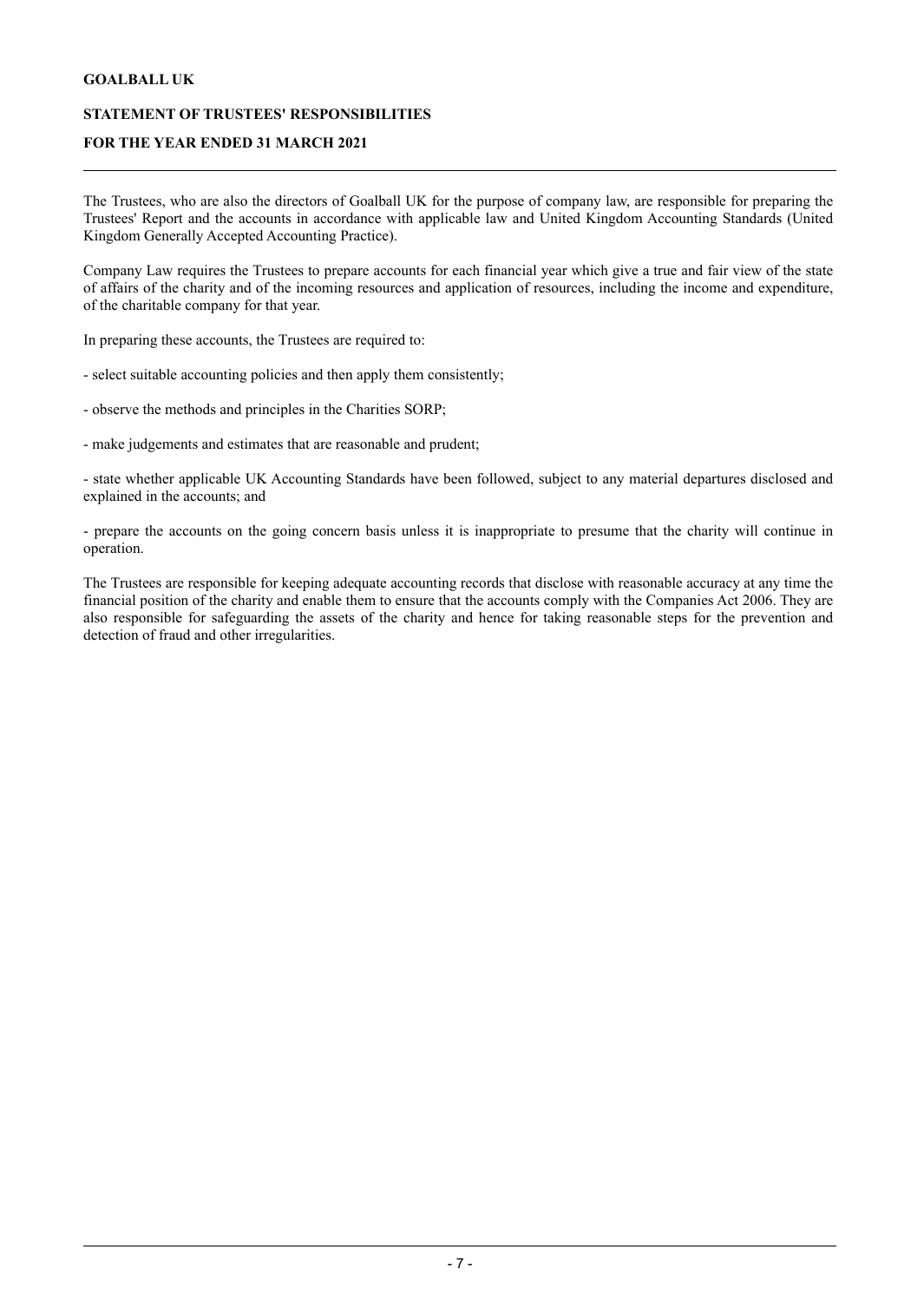# **INDEPENDENT AUDITOR'S REPORT**

# **TO THE TRUSTEES OF GOALBALL UK**

#### **Opinion**

We have audited the financial statements of Goalball UK (the 'charity') for the year ended 31 March 2021 which comprise the statement of financial activities, the balance sheet and the notes to the financial statements, including significant accounting policies. The financial reporting framework that has been applied in their preparation is applicable law and United Kingdom Accounting Standards, including FRS 102 *The Financial Reporting Standard applicable in the UK and Republic of Ireland* (United Kingdom Generally Accepted Accounting Practice).

In our opinion, the financial statements:

- give a true and fair view of the state of the charitable company's affairs as at 31 March 2021 and of its incoming resources and application of resources, for the year then ended;
- have been properly prepared in accordance with United Kingdom Generally Accepted Accounting Practice; and
- have been prepared in accordance with the requirements of the Companies Act 2006, the Charities and Trustee Investment (Scotland) Act 2005 and regulation 8 of the Charities Accounts (Scotland) Regulations 2006 (as amended).

#### **Basis for opinion**

We conducted our audit in accordance with International Standards on Auditing (UK) (ISAs (UK)) and applicable law. Our responsibilities under those standards are further described in the Auditor's responsibilities for the audit of the financial statements section of our report. We are independent of the charity in accordance with the ethical requirements that are relevant to our audit of the financial statements in the UK, including the FRC's Ethical Standard, and we have fulfilled our other ethical responsibilities in accordance with these requirements. We believe that the audit evidence we have obtained is sufficient and appropriate to provide a basis for our opinion.

#### **Conclusions relating to going concern**

In auditing the financial statements, we have concluded that the trustees' use of the going concern basis of accounting in the preparation of the financial statements is appropriate.

Based on the work we have performed, we have not identified any material uncertainties relating to events or conditions that, individually or collectively, may cast significant doubt on the charity's ability to continue as a going concern for a period of at least twelve months from when the financial statements are authorised for issue.

Our responsibilities and the responsibilities of the trustees with respect to going concern are described in the relevant sections of this report.

#### **Other information**

The Trustees are responsible for the other information. The other information comprises the information included in the annual report, other than the financial statements and our auditor's report thereon. Our opinion on the financial statements does not cover the other information and we do not express any form of assurance conclusion thereon.

In connection with our audit of the financial statements, our responsibility is to read the other information and, in doing so, consider whether the other information is materially inconsistent with the financial statements or our knowledge obtained in the audit or otherwise appears to be materially misstated. If we identify such material inconsistencies or apparent material misstatements, we are required to determine whether there is a material misstatement in the financial statements or a material misstatement of the other information. If, based on the work we have performed, we conclude that there is a material misstatement of this other information, we are required to report that fact.

We have nothing to report in this regard.

#### **Matters on which we are required to report by exception**

We have nothing to report in respect of the following matters in relation to which the Charities (Accounts and Reports) Regulations 2008 and the Charities Accounts (Scotland) Regulations 2006 (as amended) require us to report to you if, in our opinion:

- the information given in the financial statements is inconsistent in any material respect with the Trustees' report; or
- sufficient and proper accounting records have not been kept; or
- the financial statements are not in agreement with the accounting records; or
- we have not received all the information and explanations we require for our audit.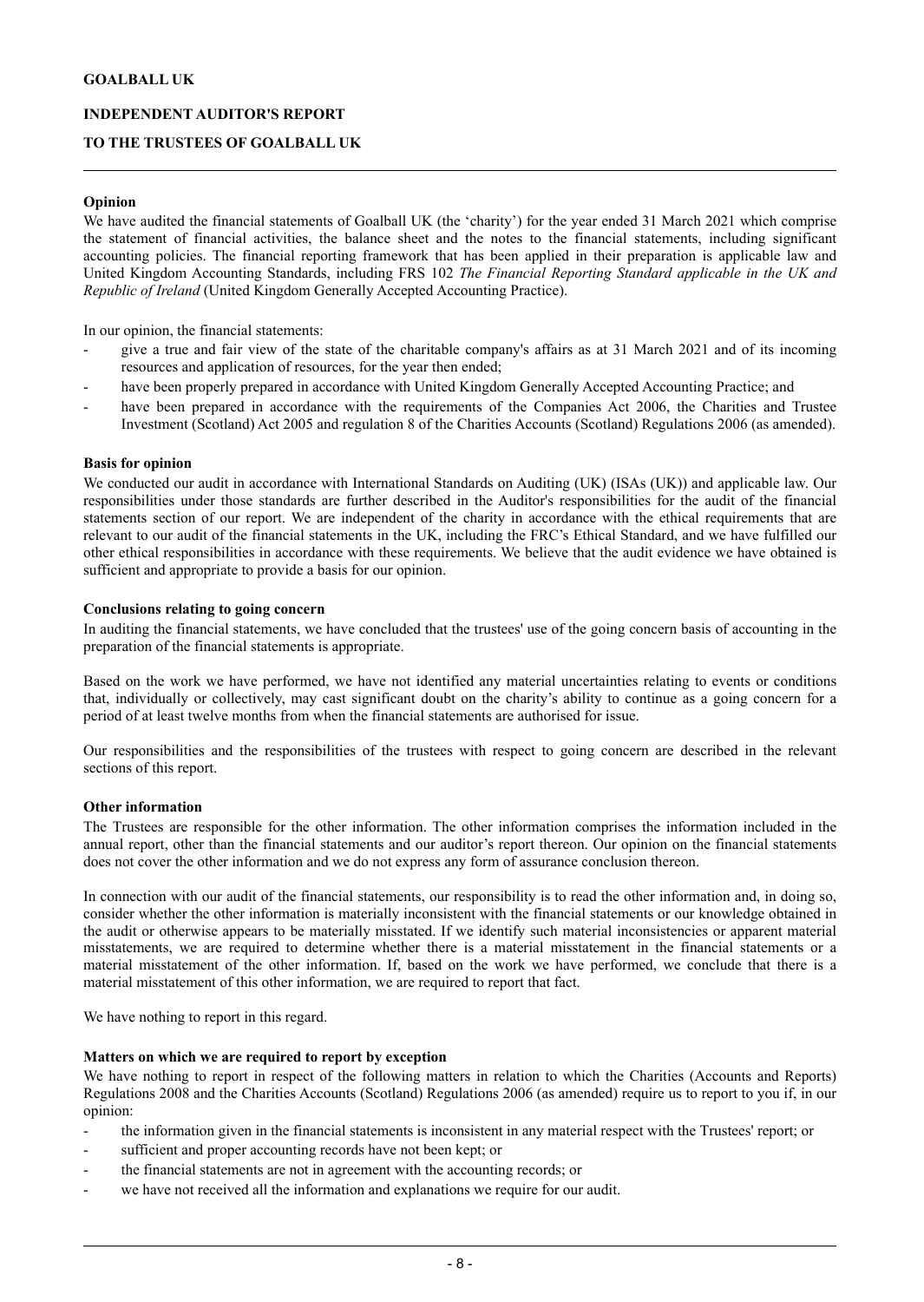### **INDEPENDENT AUDITOR'S REPORT (CONTINUED)**

# **TO THE TRUSTEES OF GOALBALL UK**

#### **Responsibilities of trustees**

As explained more fully in the statement of Trustees' responsibilities, the Trustees, who are also the directors of the charity for the purpose of company law, are responsible for the preparation of the financial statements and for being satisfied that they give a true and fair view, and for such internal control as the Trustees determine is necessary to enable the preparation of financial statements that are free from material misstatement, whether due to fraud or error.

In preparing the financial statements, the Trustees are responsible for assessing the charity's ability to continue as a going concern, disclosing, as applicable, matters related to going concern and using the going concern basis of accounting unless the trustees either intend to liquidate the charitable company or to cease operations, or have no realistic alternative but to do so.

#### **Auditor's responsibilities for the audit of the financial statements**

We have been appointed as auditor under section 144 of the Charities Act 2011 and section  $44(1)(c)$  of the Charities and Trustee Investment (Scotland) Act 2005 and report in accordance with the Acts and relevant regulations made or having effect thereunder.

Our objectives are to obtain reasonable assurance about whether the financial statements as a whole are free from material misstatement, whether due to fraud or error, and to issue an auditor's report that includes our opinion. Reasonable assurance is a high level of assurance but is not a guarantee that an audit conducted in accordance with ISAs (UK) will always detect a material misstatement when it exists. Misstatements can arise from fraud or error and are considered material if, individually or in the aggregate, they could reasonably be expected to influence the economic decisions of users taken on the basis of these financial statements.

Irregularities, including fraud, are instances of non-compliance with laws and regulations. We design procedures in line with our responsibilities, outlined above, to detect material misstatements in respect of irregularities, including fraud. The extent to which our procedures are capable of detecting irregularities, including fraud, is detailed below .

A further description of our responsibilities is available on the Financial Reporting Council's website at: https:// www.frc.org.uk/auditorsresponsibilities. This description forms part of our auditor's report.

#### **Use of our report**

This report is made solely to the charity's trustees, as a body, in accordance with part 4 of the Charities (Accounts and Reports) Regulations 2008 and regulation 10 of the Charities Accounts (Scotland) Regulations 2006. Our audit work has been undertaken so that we might state to the charity's trustees those matters we are required to state to them in an auditors' report and for no other purpose. To the fullest extent permitted by law, we do not accept or assume responsibility to anyone other than the charity and the charity's trustees as a body, for our audit work, for this report, or for the opinions we have formed.

**Graham Speck (Senior Statutory Auditor) for and on behalf of Clarkson Hyde LLP** 5 August 2021

**Chartered Accountants Statutory Auditor** 3rd Floor

Chancery House St Nicholas Way Sutton Surrey SM1 1JB

Clarkson Hyde LLP is eligible for appointment as auditor of the charity by virtue of its eligibility for appointment as auditor of a company under of section 1212 of the Companies Act 2006.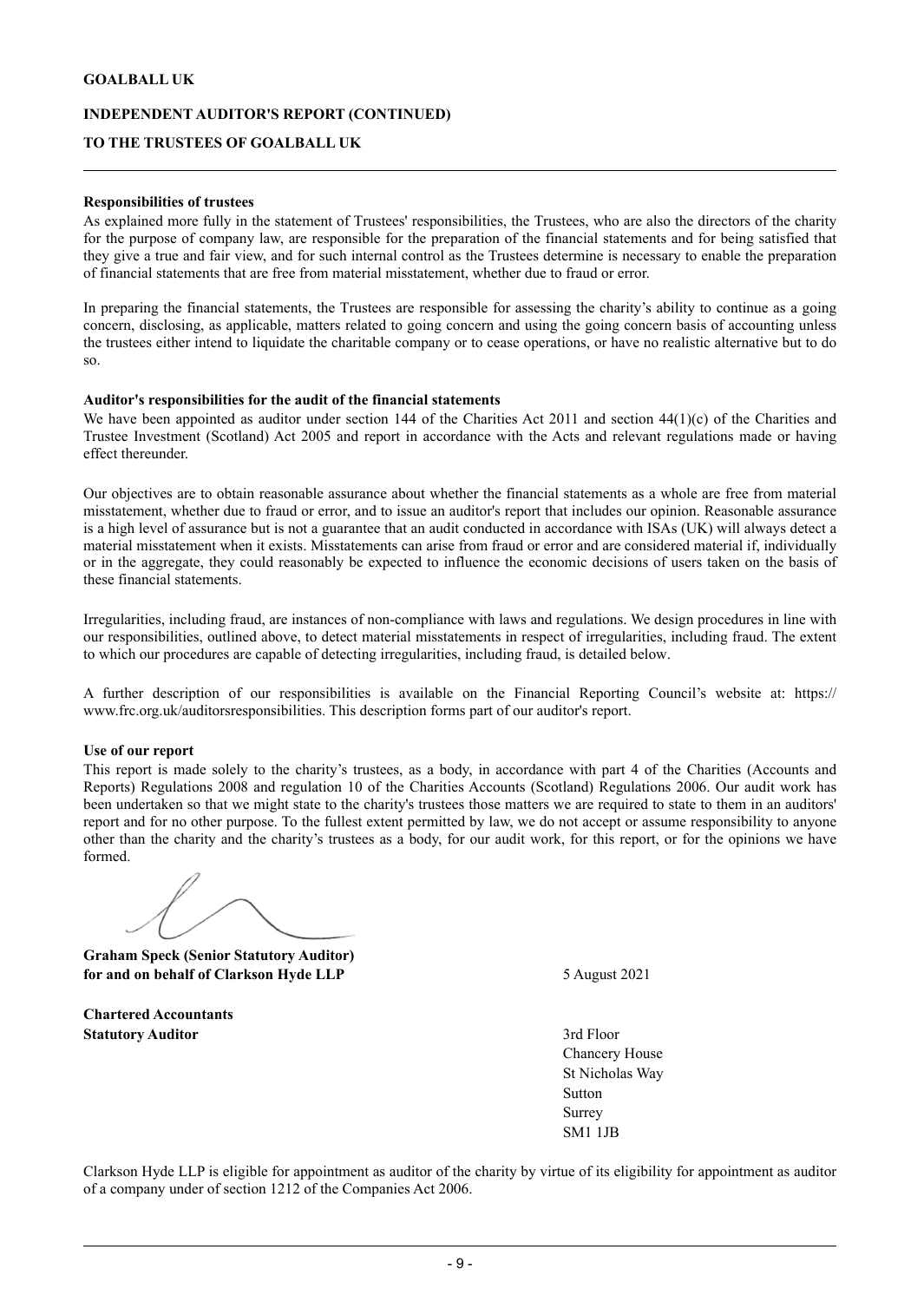# **STATEMENT OF FINANCIALACTIVITIES INCLUDING INCOME AND EXPENDITURE ACCOUNT**

# **FOR THE YEAR ENDED 31 MARCH 2021**

|                                           |              | <b>Unrestricted</b><br>funds | <b>Restricted</b><br>funds | <b>Total</b> | Unrestricted<br>funds | Restricted<br>funds | Total     |
|-------------------------------------------|--------------|------------------------------|----------------------------|--------------|-----------------------|---------------------|-----------|
|                                           |              | 2021                         | 2021                       | 2021         | 2020                  | 2020                | 2020      |
|                                           | <b>Notes</b> | £                            | £                          | £            | £                     | £                   | £         |
| <b>Income and endowments from:</b>        |              |                              |                            |              |                       |                     |           |
| Donations and legacies                    | 3            | 14,694                       |                            | 14,694       | 15,454                | 70,000              | 85,454    |
| Charitable activities                     | 4            | 565,283                      | 64,650                     | 629,933      | 472,455               | 70,125              | 542,580   |
| Other income                              | 5            | 6,071                        | 3,102                      | 9,173        | 45,944                |                     | 45,944    |
| <b>Total income</b>                       |              | 586,048                      | 67,752                     | 653,800      | 533,853               | 140,125             | 673,978   |
| <b>Expenditure on:</b>                    |              |                              |                            |              |                       |                     |           |
| Charitable activities                     | 6            | 476,565                      | 66,768                     | 543,333      | 533,641               | 181,841             | 715,482   |
| Net income/(expenditure) for<br>the year/ |              |                              |                            |              |                       |                     |           |
| Net movement in funds                     |              | 109,483                      | 984                        | 110,467      | 212                   | (41,716)            | (41, 504) |
| Fund balances at 1 April                  |              | 399                          | 46,774                     | 47,173       | 187                   | 88,490              | 88,677    |
| <b>Fund balances at 31</b><br>March       |              | 109,882                      | 47,758                     | 157,640      | 399                   | 46,774              | 47,173    |

The statement of financial activities includes all gains and losses recognised in the year.

All income and expenditure derive from continuing activities.

The statement of financial activities also complies with the requirements for an income and expenditure account under the Companies Act 2006.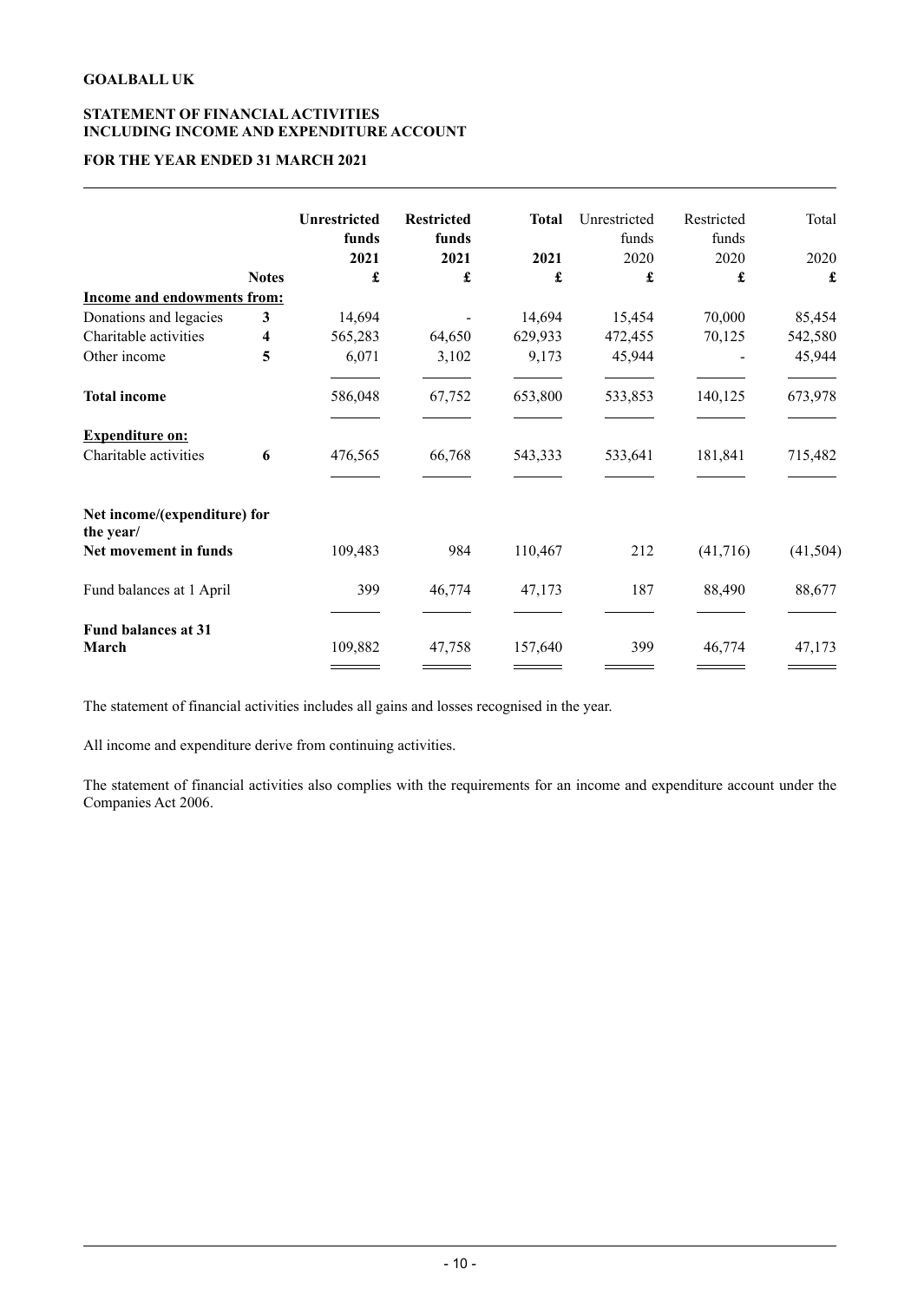### **BALANCE SHEET**

# **AS AT 31 MARCH 2021**

|                                                   |              | 2021                 |                      | 2020               |                      |
|---------------------------------------------------|--------------|----------------------|----------------------|--------------------|----------------------|
|                                                   | <b>Notes</b> | $\pmb{\mathfrak{L}}$ | $\pmb{\mathfrak{L}}$ | $\pmb{\mathbf{f}}$ | $\pmb{\mathfrak{L}}$ |
| <b>Fixed assets</b>                               |              |                      |                      |                    |                      |
| Tangible assets                                   | 10           |                      | 1,972                |                    | 2,666                |
| <b>Current assets</b>                             |              |                      |                      |                    |                      |
| Debtors                                           | 11           | 2,465                |                      | 37,134             |                      |
| Cash at bank and in hand                          |              | 206,975              |                      | 45,509             |                      |
|                                                   |              | 209,440              |                      | 82,643             |                      |
| Creditors: amounts falling due within one<br>year | 12           | (53, 772)            |                      | (38, 136)          |                      |
| Net current assets                                |              |                      | 155,668              |                    | 44,507               |
| <b>Total assets less current liabilities</b>      |              |                      | 157,640              |                    | 47,173               |
|                                                   |              |                      |                      |                    |                      |
| <b>Income funds</b>                               |              |                      |                      |                    |                      |
| Restricted funds                                  |              |                      | 47,758               |                    | 46,774               |
| Unrestricted funds                                |              |                      | 109,882              |                    | 399                  |
|                                                   |              |                      | 157,640              |                    | 47,173               |
|                                                   |              |                      |                      |                    |                      |

The company is entitled to the exemption from the audit requirement contained in section 477 of the Companies Act 2006, for the year ended 31 March 2021, although an audit has been carried out under section 144 of the Charities Act 2011.

The directors acknowledge their responsibilities for ensuring that the charity keeps accounting records which comply with section 386 of the Act and for preparing financial statements which give a true and fair view of the state of affairs of the company as at the end of the financial year and of its incoming resources and application of resources, including its income and expenditure, for the financial year in accordance with the requirements of sections 394 and 395 and which otherwise comply with the requirements of the Companies Act 2006 relating to financial statements, so far as applicable to the company.

These financial statements have been prepared in accordance with the provisions applicable to companies subject to the small companies regime.

The financial statements were approved by the Trustees on 22 July 2021

J Grosvenor (Chair) **Trustee** 

**Company Registration No. 7171285**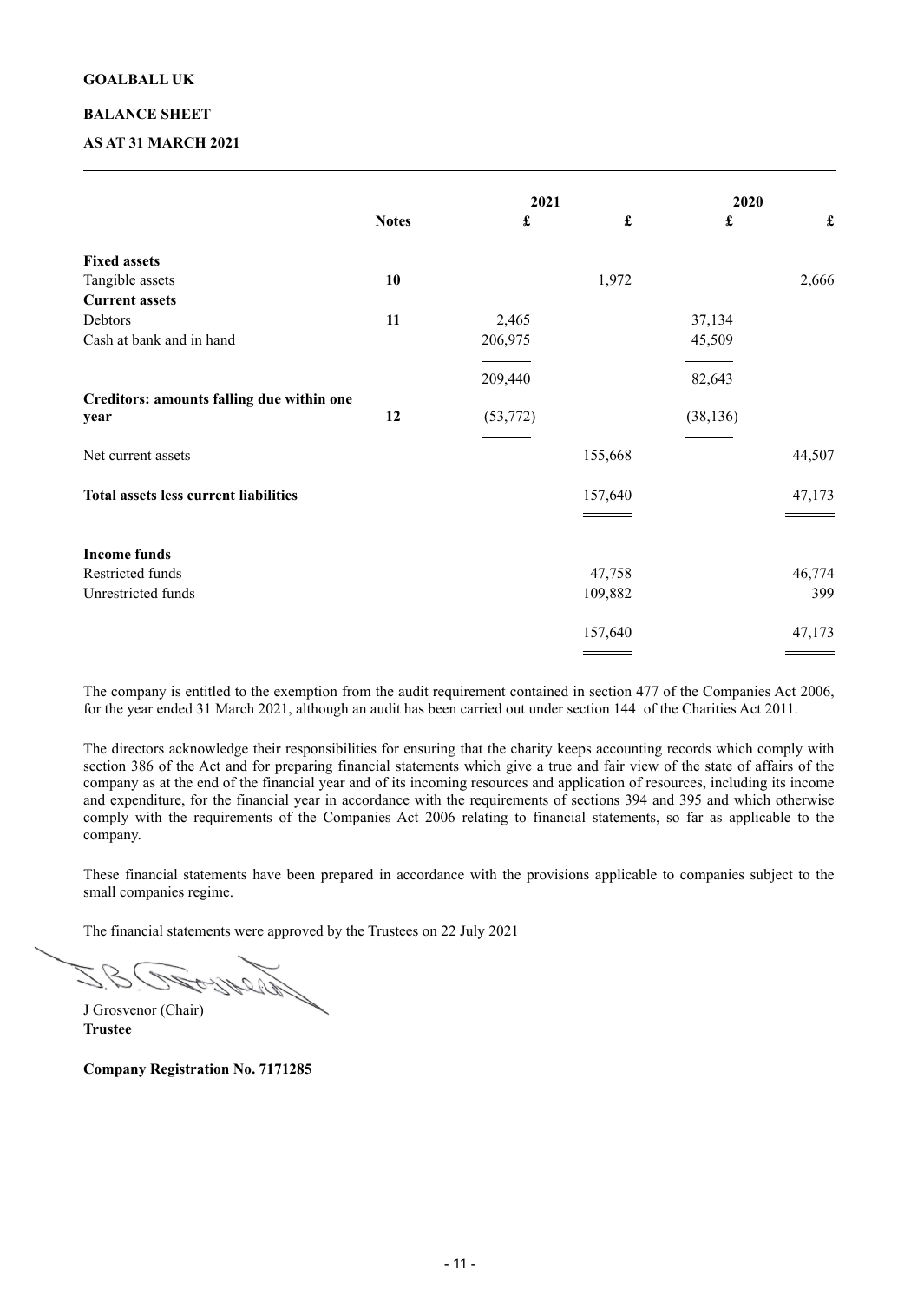# **NOTES TO THE FINANCIAL STATEMENTS**

# **FOR THE YEAR ENDED 31 MARCH 2021**

#### **1 Accounting policies**

#### **Charity information**

Goalball UK is a private company limited by guarantee incorporated in England and Wales. The registered office is 3rd Floor, Chancery House, St Nicholas Way, Sutton, Surrey, SM1 1JB.

#### **1.1 Accounting convention**

The accounts have been prepared in accordance with the charity's Articles of Association, the Companies Act 2006, the Charities and Trustee Investment (Scotland) Act 2005, the Charities Accounts (Scotland) Regulations 2006 (as amended) and "Accounting and Reporting by Charities: Statement of Recommended Practice applicable to charities preparing their accounts in accordance with the Financial Reporting Standard applicable in the UK and Republic of Ireland (FRS 102)" (as amended for accounting periods commencing from 1 January 2016). The charity is a Public Benefit Entity as defined by FRS 102.

The charity has taken advantage of the provisions in the SORP for charities applying FRS 102 Update Bulletin 1 not to prepare a Statement of Cash Flows.

The financial statements are prepared in sterling, which is the functional currency of the charity. Monetary amounts in these financial statements are rounded to the nearest pound.

The financial statements have been prepared under the historical cost convention. The principal accounting policies adopted are set out below.

#### **1.2 Going concern**

At the time of approving the financial statements, the trustees have a reasonable expectation that the charity has adequate resources to continue in operational existence for the foreseeable future. Thus the trustees continue to adopt the going concern basis of accounting in preparing the financial statements.

#### **1.3 Charitable funds**

Unrestricted funds are available for use at the discretion of the trustees in furtherance of their charitable objectives.

Restricted funds are subject to specific conditions by donors as to how they may be used.

#### **1.4 Income**

Income is recognised when the charity is legally entitled to it after any performance conditions have been met, the amounts can be measured reliably, and it is probable that income will be received.

Cash donations are recognised on receipt. Other donations are recognised once the charity has been notified of the donation, unless performance conditions require deferral of the amount. Income tax recoverable in relation to donations received under Gift Aid or deeds of covenant is recognised at the time of the donation.

Legacies are recognised on receipt or otherwise if the charity has been notified of an impending distribution, the amount is known, and receipt is expected. If the amount is not known, the legacy is treated as a contingent asset.

#### **1.5 Expenditure**

Liabilities are recognised as expenditure as soon as there is a legal or constructive obligation committing the charity to that expenditure, it is probable that settlement will be required and the amount of the obligation can be measured reliably.

All expenditure is accounted for on an accruals basis. All expenses including support costs and governance costs are allocated or apportioned to the applicable expenditure headings.

Governance costs comprise all costs involving the public accountability of the charity and its compliance with regulation and good practice. These costs include costs related to statutory audit and legal fees.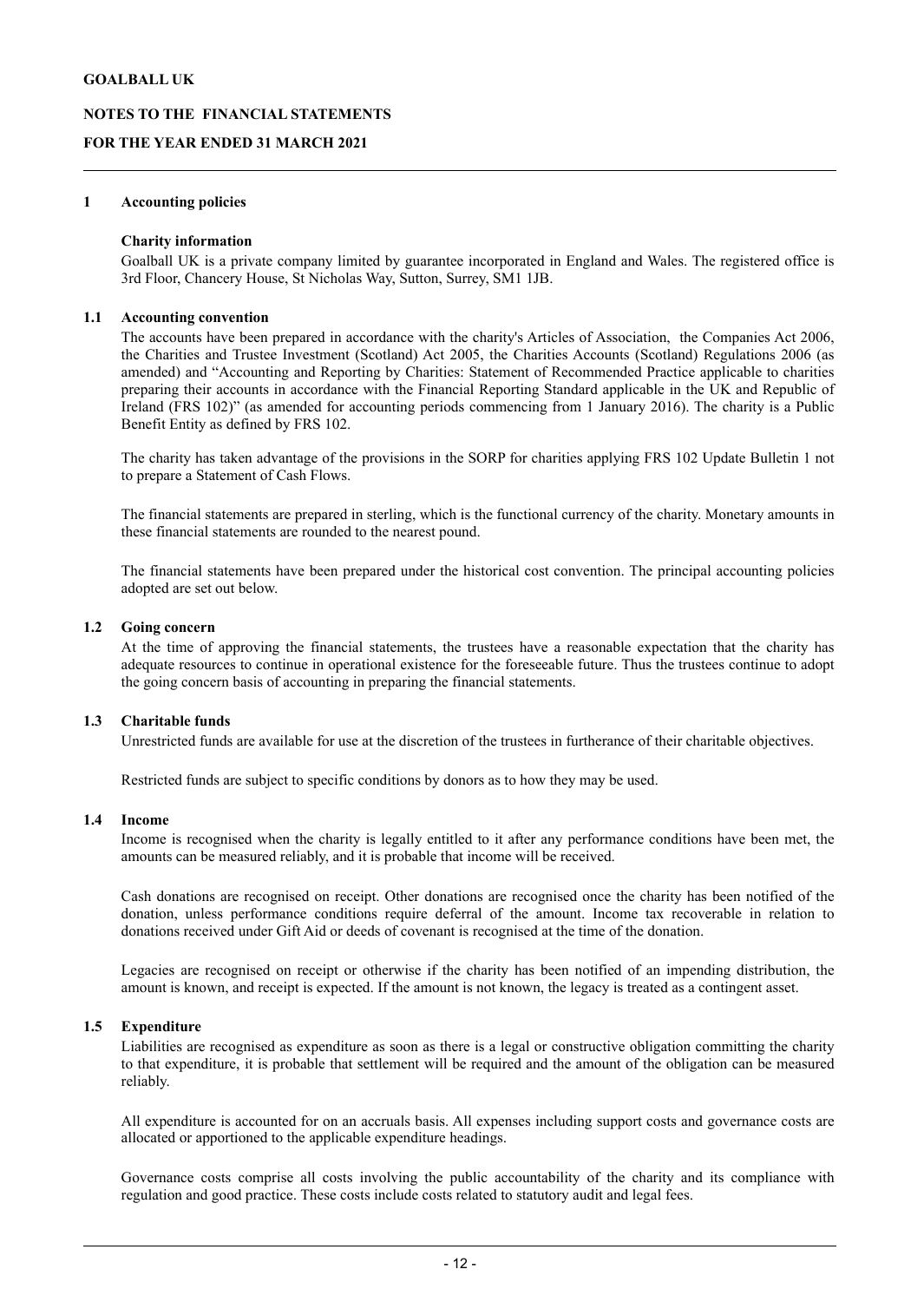# **NOTES TO THE FINANCIAL STATEMENTS (CONTINUED)**

# **FOR THE YEAR ENDED 31 MARCH 2021**

#### **1 Accounting policies (Continued)**

#### **1.6 Tangible fixed assets**

Tangible fixed assets are initially measured at cost and subsequently measured at cost or valuation, net of depreciation and any impairment losses.

Depreciation is recognised so as to write off the cost or valuation of assets less their residual values over their useful lives on the following bases:

| Playing equipment                     | 20% Straight Line   |
|---------------------------------------|---------------------|
| Fixtures, fittings & office equipment | 33.3% Straight Line |

The gain or loss arising on the disposal of an asset is determined as the difference between the sale proceeds and the carrying value of the asset, and is recognised in net income/(expenditure) for the year.

#### **1.7 Impairment of fixed assets**

At each reporting end date, the charity reviews the carrying amounts of its tangible assets to determine whether there is any indication that those assets have suffered an impairment loss. If any such indication exists, the recoverable amount of the asset is estimated in order to determine the extent of the impairment loss (if any).

#### **1.8 Cash and cash equivalents**

Cash and cash equivalents include cash in hand, deposits held at call with banks, other short-term liquid investments with original maturities of three months or less, and bank overdrafts. Bank overdrafts are shown within borrowings in current liabilities.

#### **1.9 Financial instruments**

The charity has elected to apply the provisions of Section 11 'Basic Financial Instruments' and Section 12 'Other Financial Instruments Issues' of FRS 102 to all of its financial instruments.

Financial instruments are recognised in the charity's balance sheet when the charity becomes party to the contractual provisions of the instrument.

Financial assets and liabilities are offset, with the net amounts presented in the financial statements, when there is a legally enforceable right to set off the recognised amounts and there is an intention to settle on a net basis or to realise the asset and settle the liability simultaneously.

#### *Basic financial assets*

Basic financial assets, which include debtors and cash and bank balances, are initially measured at transaction price including transaction costs and are subsequently carried at amortised cost using the effective interest method unless the arrangement constitutes a financing transaction, where the transaction is measured at the present value of the future receipts discounted at a market rate of interest. Financial assets classified as receivable within one year are not amortised.

#### *Basic financial liabilities*

Basic financial liabilities, including creditors and bank loans are initially recognised at transaction price unless the arrangement constitutes a financing transaction, where the debt instrument is measured at the present value of the future payments discounted at a market rate of interest. Financial liabilities classified as payable within one year are not amortised.

Debt instruments are subsequently carried at amortised cost, using the effective interest rate method.

Trade creditors are obligations to pay for goods or services that have been acquired in the ordinary course of operations from suppliers. Amounts payable are classified as current liabilities if payment is due within one year or less. If not, they are presented as non-current liabilities. Trade creditors are recognised initially at transaction price and subsequently measured at amortised cost using the effective interest method.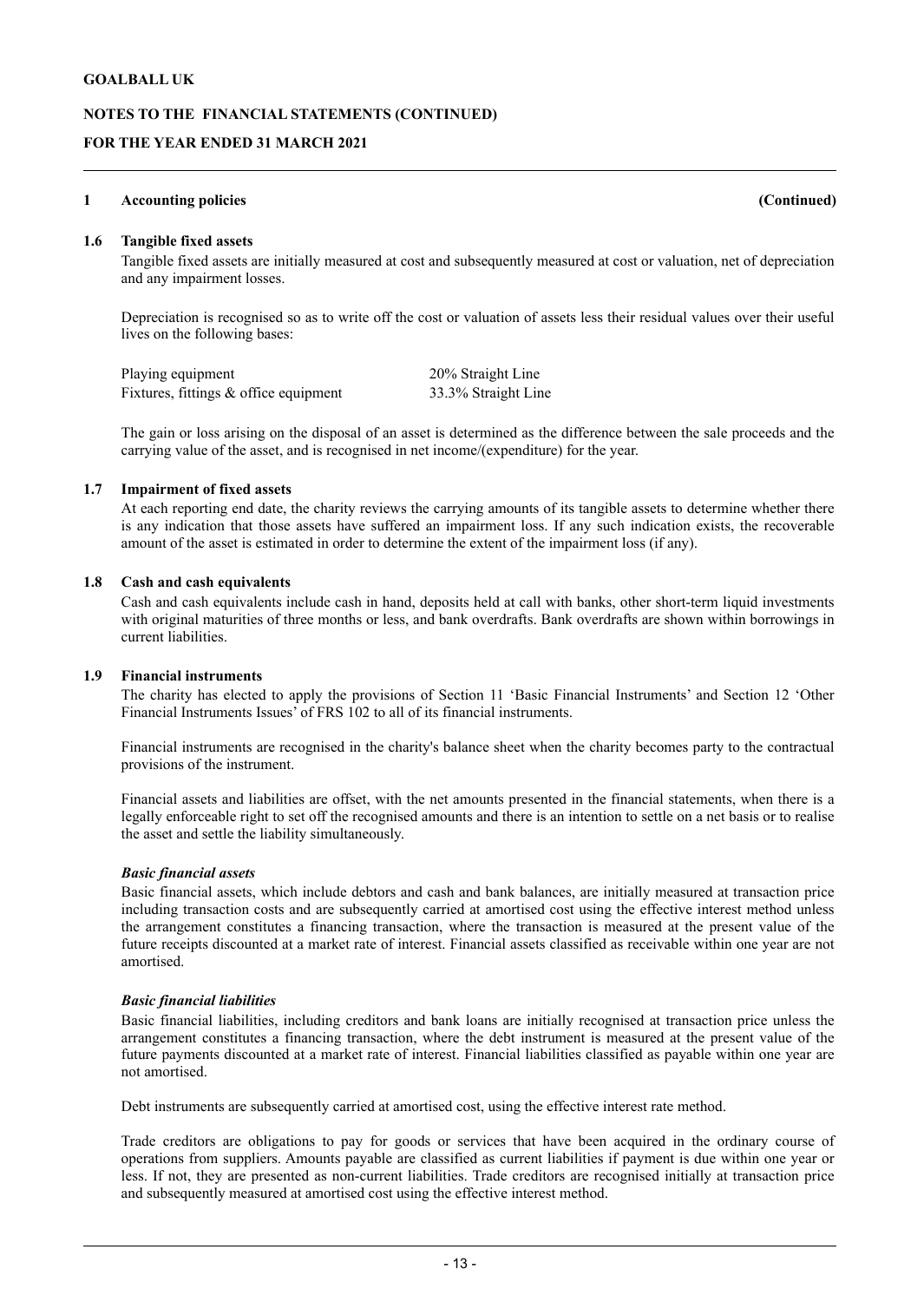# **NOTES TO THE FINANCIAL STATEMENTS (CONTINUED)**

# **FOR THE YEAR ENDED 31 MARCH 2021**

#### **1 Accounting policies (Continued)**

# *Derecognition of financial liabilities*

Financial liabilities are derecognised when the charity's contractual obligations expire or are discharged or cancelled.

#### **1.10 Employee benefits**

The cost of any unused holiday entitlement is recognised in the period in which the employee's services are received.

Termination benefits are recognised immediately as an expense when the charity is demonstrably committed to terminate the employment of an employee or to provide termination benefits.

# **1.11 Retirement benefits**

Payments to defined contribution retirement benefit schemes are charged as an expense as they fall due.

#### **1.12 Fund accounting**

General funds are unrestricted funds which are available for use at the discretion of the trustees in furtherance of the general objectives of the company and which have not been designed for any other purpose.

#### **2 Critical accounting estimates and judgements**

In the application of the charity's accounting policies, the trustees are required to make judgements, estimates and assumptions about the carrying amount of assets and liabilities that are not readily apparent from other sources. The estimates and associated assumptions are based on historical experience and other factors that are considered to be relevant. Actual results may differ from these estimates.

The estimates and underlying assumptions are reviewed on an ongoing basis. Revisions to accounting estimates are recognised in the period in which the estimate is revised where the revision affects only that period, or in the period of the revision and future periods where the revision affects both current and future periods.

#### **3 Donations and legacies**

|                     | <b>Unrestricted</b><br>funds | <b>Total</b> | Unrestricted<br>funds | Restricted<br>funds | Total     |
|---------------------|------------------------------|--------------|-----------------------|---------------------|-----------|
|                     | 2021<br>£                    | 2021<br>£    | 2020<br>£             | 2020<br>£           | 2020<br>£ |
| Donations and gifts | 14,694                       | 14,694       | 15,454                | 70,000              | 85,454    |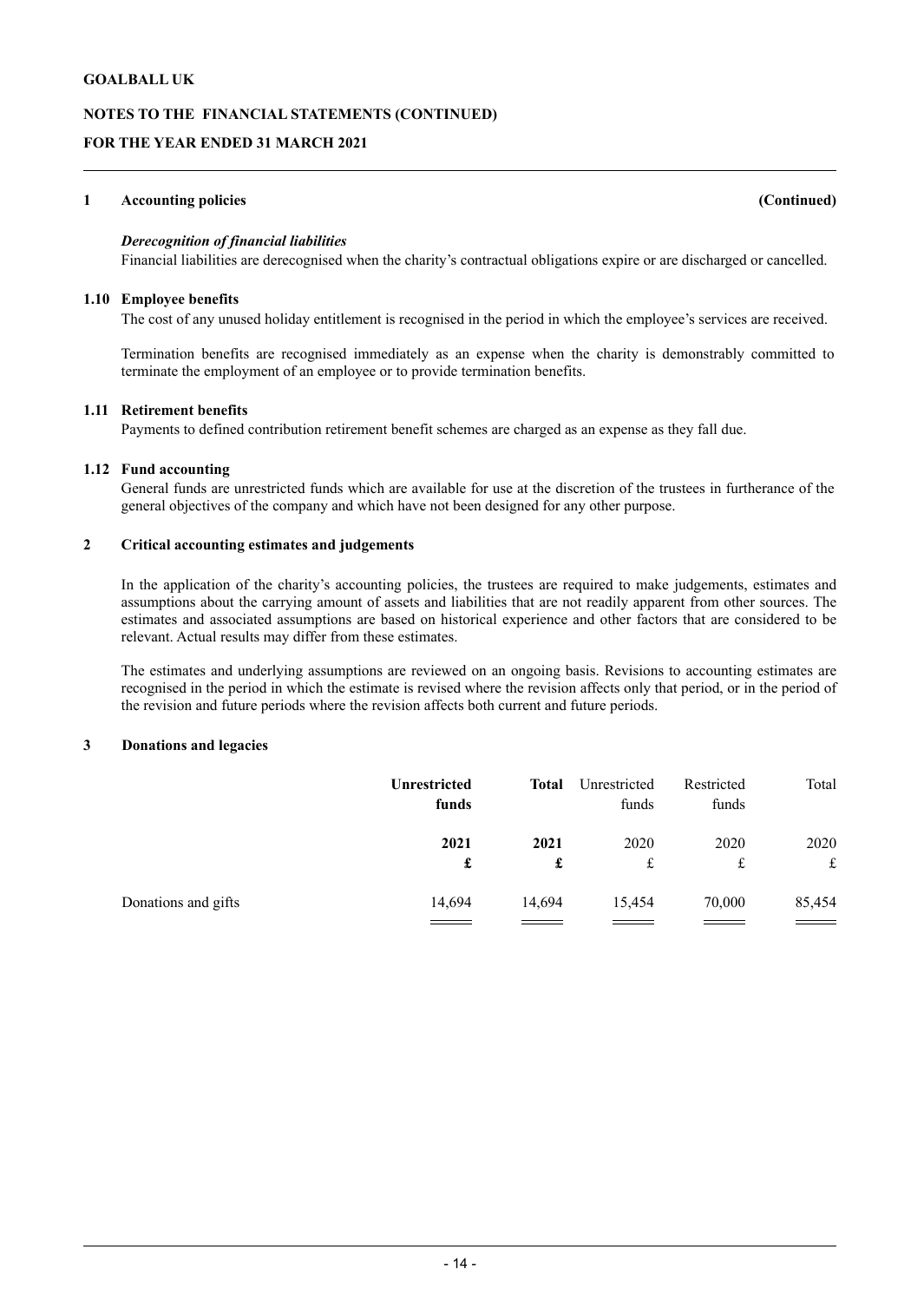# **NOTES TO THE FINANCIAL STATEMENTS (CONTINUED) FOR THE YEAR ENDED 31 MARCH 2021**

# **4 Charitable activities**

|                                  | grants received | Sport England UK Sport grants<br>received | <b>TASS/Sports</b><br>Aid grants<br>received | Other grants<br>received | <b>Total</b><br>2021 | <b>Total</b><br>2020 |
|----------------------------------|-----------------|-------------------------------------------|----------------------------------------------|--------------------------|----------------------|----------------------|
|                                  | £               | £                                         | £                                            | £                        | £                    | £                    |
| Performance related grants       | 448,475         | 59,750                                    |                                              | 114,058                  | 622,283              | 539,505              |
| Other income                     |                 |                                           | 7,650                                        |                          | 7,650                | 3,075                |
|                                  | 448,475         | 59,750                                    | 7,650                                        | 114,058                  | 629,933              | 542,580              |
| Analysis by fund                 |                 |                                           |                                              |                          |                      |                      |
| Unrestricted funds               | 448,475         | 2,750                                     |                                              | 114,058                  | 565,283              |                      |
| Restricted funds                 |                 | 57,000                                    | 7,650                                        |                          | 64,650               |                      |
|                                  | 448,475         | 59,750                                    | 7,650                                        | 114,058                  | 629,933              |                      |
|                                  |                 |                                           |                                              |                          |                      |                      |
| For the year ended 31 March 2020 |                 |                                           |                                              |                          |                      |                      |
| Unrestricted funds               | 378,019         | 16,200                                    | 500                                          | 77,736                   |                      | 472,455              |
| Restricted funds                 |                 | 67,050                                    | 3,075                                        |                          |                      | 70,125               |
|                                  | 378,019         | 83,250                                    | 3,575                                        | 77,736                   |                      | 542,580              |

# **5 Other income**

|              | <b>Unrestricted</b><br>funds | <b>Restricted</b><br>funds | Total     | Unrestricted<br>funds | Total               |
|--------------|------------------------------|----------------------------|-----------|-----------------------|---------------------|
|              | 2021<br>£                    | 2021<br>£                  | 2021<br>£ | 2020<br>£             | 2020<br>$f_{\rm c}$ |
| Other income | 6,071                        | 3,102                      | 9,173     | 45,944                | 45,944              |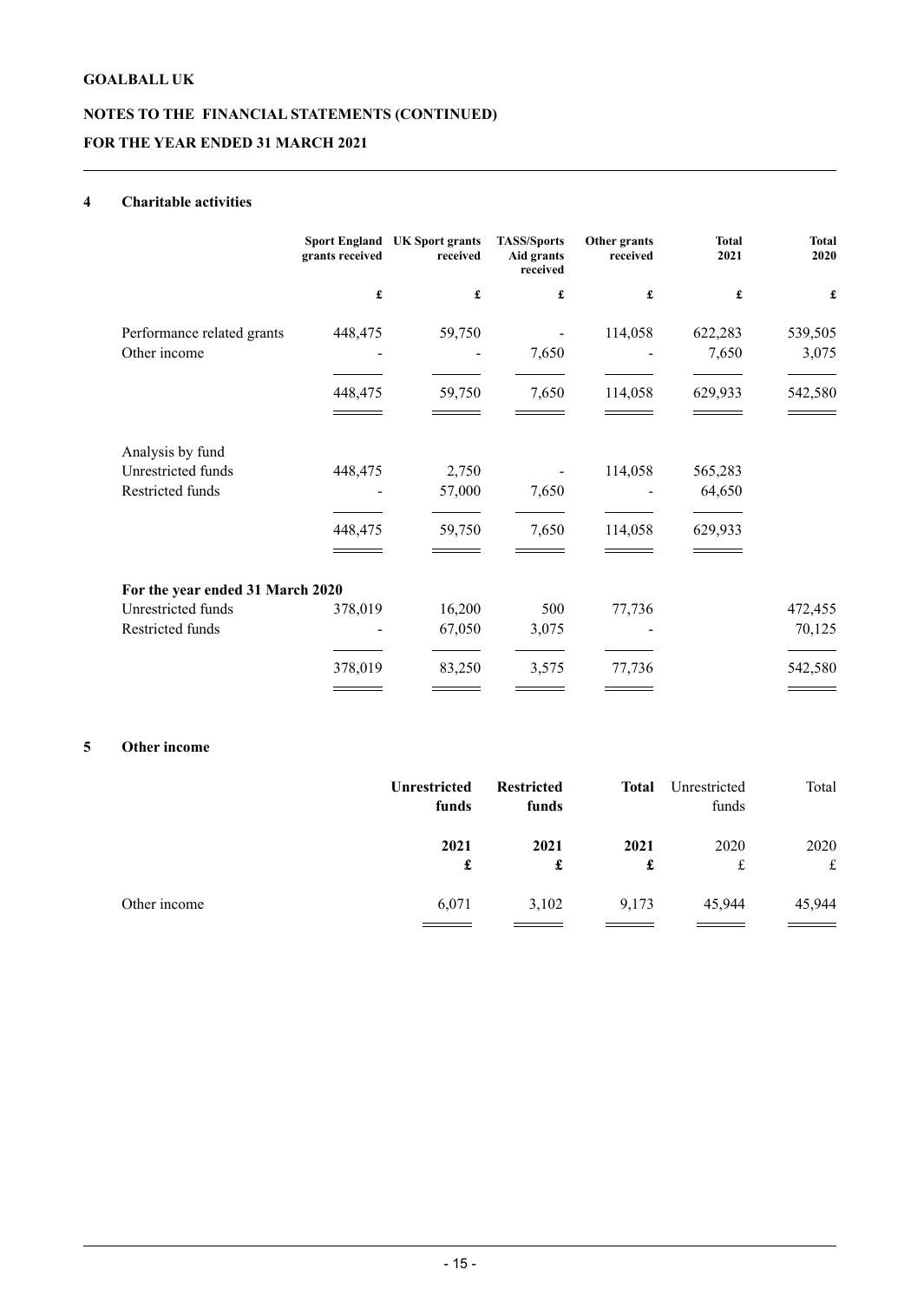# **NOTES TO THE FINANCIAL STATEMENTS (CONTINUED) FOR THE YEAR ENDED 31 MARCH 2021**

# **6 Charitable activities**

|   |                               | <b>Staff costs</b>                       | Other                |                      | <b>Total</b><br>2021 | <b>Total</b><br>2020 |
|---|-------------------------------|------------------------------------------|----------------------|----------------------|----------------------|----------------------|
|   |                               | $\pmb{\mathbf{f}}$<br>$\pmb{\mathbf{f}}$ | $\pmb{\mathfrak{L}}$ | £                    |                      |                      |
|   | Staff costs                   | 270,653                                  |                      | 270,653              | 222,367              |                      |
|   | Depreciation and impairment   |                                          | 1,635                | 1,635                | 2,232                |                      |
|   | Charitable expenditure        | $\blacksquare$                           | 266,502              | 266,502              | 486,263              |                      |
|   |                               | 270,653                                  | 268,137              | 538,790              | 710,862              |                      |
|   | Governance costs (see note 7) |                                          | 4,543                | 4,543                | 4,620                |                      |
|   |                               | 270,653                                  | 272,680              | 543,333              | 715,482              |                      |
| 7 | <b>Governance costs</b>       |                                          |                      |                      |                      |                      |
|   |                               |                                          | Governance<br>costs  | 2021                 | 2020                 |                      |
|   |                               |                                          | £                    | $\pmb{\mathfrak{L}}$ | $\pmb{\mathfrak{L}}$ |                      |
|   |                               |                                          |                      |                      |                      |                      |

| Audit fees<br>Legal and professional | 3,180<br>1,363 | 3,180<br>1,363 | 3,000<br>1,620 |
|--------------------------------------|----------------|----------------|----------------|
|                                      | 4,543          | 4,543          | 4,620          |
| Analysed between                     |                |                |                |
| Charitable activities                | 4,543          | 4,543          | 4,620          |
|                                      |                |                |                |

# **8 Trustees**

The trustees were reimbursed a total of £156 travelling expenses (2020- £8,363). At the year end, the charity owed £Nil (2020 - £169) to one of the trustees for travel expenses.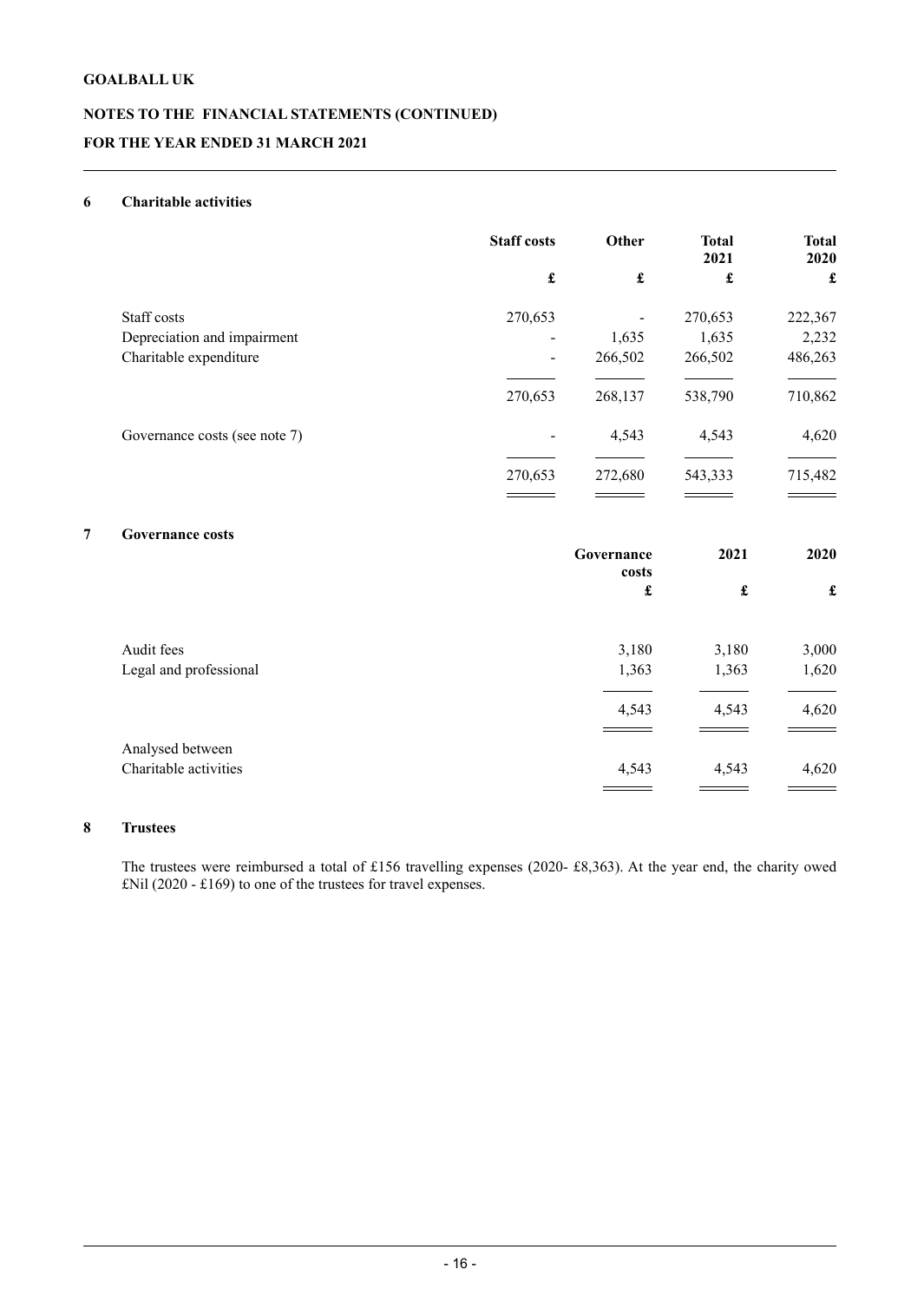# **NOTES TO THE FINANCIAL STATEMENTS (CONTINUED) FOR THE YEAR ENDED 31 MARCH 2021**

# **9 Employees**

# **Number of employees**

The average monthly number of employees during the year was:

|                                     | 2021<br><b>Number</b> | 2020<br><b>Number</b> |
|-------------------------------------|-----------------------|-----------------------|
| Administration                      | 9                     | 8                     |
| <b>Employment costs</b>             | 2021<br>£             | 2020<br>£             |
| Wages and salaries<br>Pension costs | 265,105<br>5,548      | 219,070<br>3,297      |
|                                     | 270,653               | 222,367               |

There were no employees whose gross annual remuneration was £60,000 or more.

# **10 Tangible fixed assets**

|                                    |           | <b>Playing Fixtures, fittings</b> | Total   |
|------------------------------------|-----------|-----------------------------------|---------|
|                                    | equipment | & office<br>equipment             |         |
|                                    | £         | £                                 | £       |
| Cost                               |           |                                   |         |
| At 1 April 2020                    | 15,636    | 4,587                             | 20,223  |
| Additions                          |           | 940                               | 940     |
| Disposals                          |           | (1,950)                           | (1,950) |
| At 31 March 2021                   | 15,636    | 3,577                             | 19,213  |
| Depreciation and impairment        |           |                                   |         |
| At 1 April 2020                    | 13,939    | 3,618                             | 17,557  |
| Depreciation charged in the year   | 579       | 1,055                             | 1,634   |
| Eliminated in respect of disposals |           | (1,950)                           | (1,950) |
| At 31 March 2021                   | 14,518    | 2,723                             | 17,241  |
| <b>Carrying amount</b>             |           |                                   |         |
| At 31 March 2021                   | 1,118     | 854                               | 1,972   |
| At 31 March 2020                   | 1,697     | 969                               | 2,666   |
|                                    |           |                                   |         |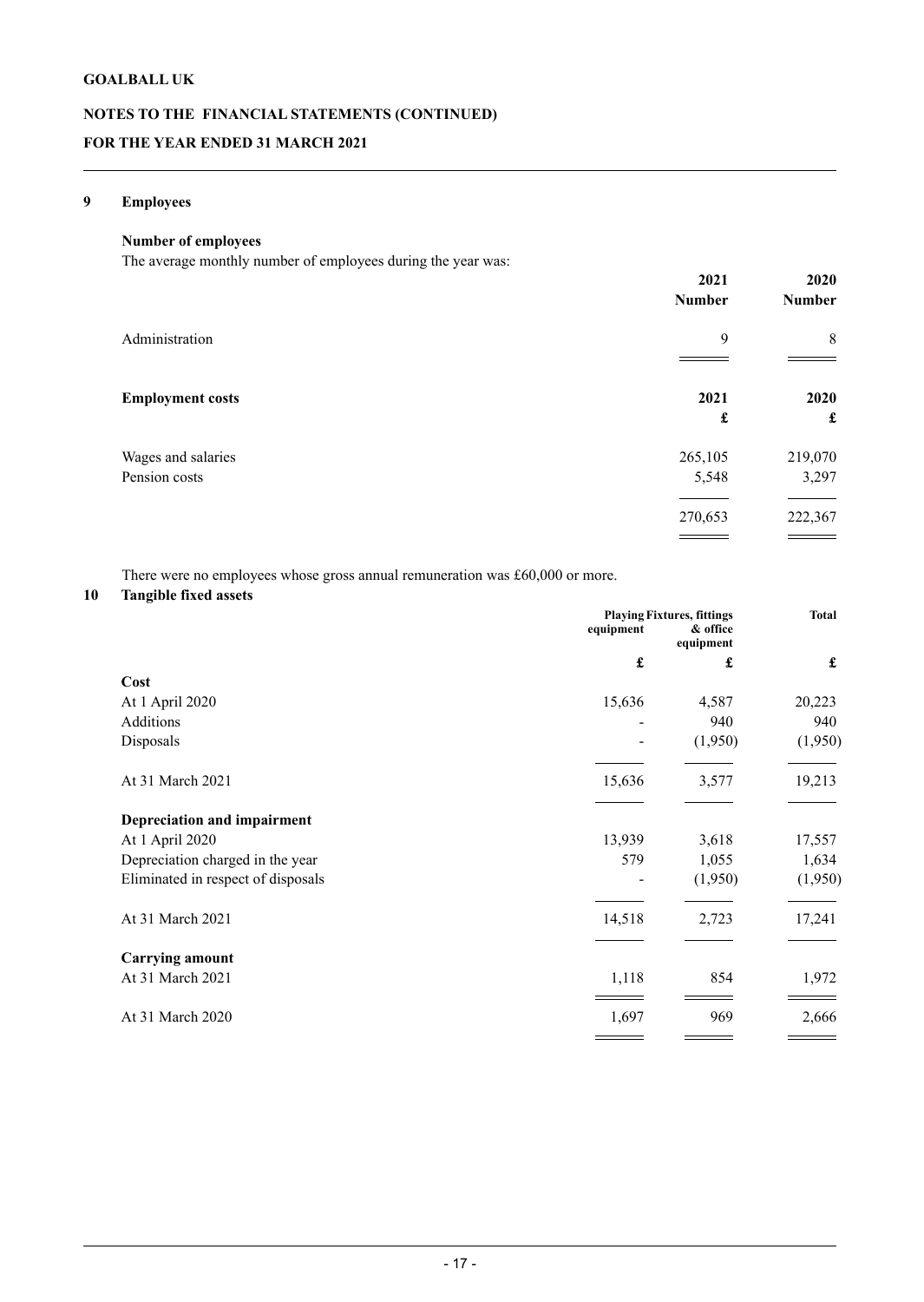# **NOTES TO THE FINANCIAL STATEMENTS (CONTINUED) FOR THE YEAR ENDED 31 MARCH 2021**

# **11 Debtors**

| Amounts falling due within one year: | 2021<br>£ | 2020<br>£ |
|--------------------------------------|-----------|-----------|
| Trade debtors                        | 1,270     | 810       |
| Other debtors                        |           | 4,073     |
| Prepayments and accrued income       | 1,195     | 32,251    |
|                                      | 2,465     | 37,134    |
|                                      |           |           |

# **12 Creditors: amounts falling due within one year**

|                              |        | 2020   |
|------------------------------|--------|--------|
|                              | £      | £      |
| Trade creditors              | 13,058 | 7,916  |
| Other creditors              | 9,045  | 7,816  |
| Accruals and deferred income | 31,669 | 22,404 |
|                              | 53,772 | 38,136 |

**2021 2020**

# **13 Analysis of net assets between funds**

|                                                    | <b>Unrestricted</b><br><b>Funds</b> | <b>Restricted</b><br><b>Funds</b> | <b>Total</b> |   |
|----------------------------------------------------|-------------------------------------|-----------------------------------|--------------|---|
|                                                    | £                                   |                                   | £            | £ |
| Fund balances at 31 March 2021 are represented by: |                                     |                                   |              |   |
| Tangible assets                                    | 1,972                               |                                   | 1,972        |   |
| Current (liabilities)/assets                       | 107,910                             | 47,758                            | 155,668      |   |
|                                                    | 109,882                             | 47,758                            | 157,640      |   |
|                                                    |                                     |                                   |              |   |

#### **14 Remuneration of key management personnel**

The remuneration of key management personnel is as follows.

|                         | 2021   | <b>2020</b><br>£ |
|-------------------------|--------|------------------|
| Chief Executive Officer | 64,398 | 61,589           |
| Chief Finance Officer   | 2,000  | 2,500            |

The balance includes £58,500 (2020: £56,250) of gross wages, £6,585 (2020: £6,227) of Employer's national insurance and £1,313 (2020: £1,612) of Employers pension contributions.